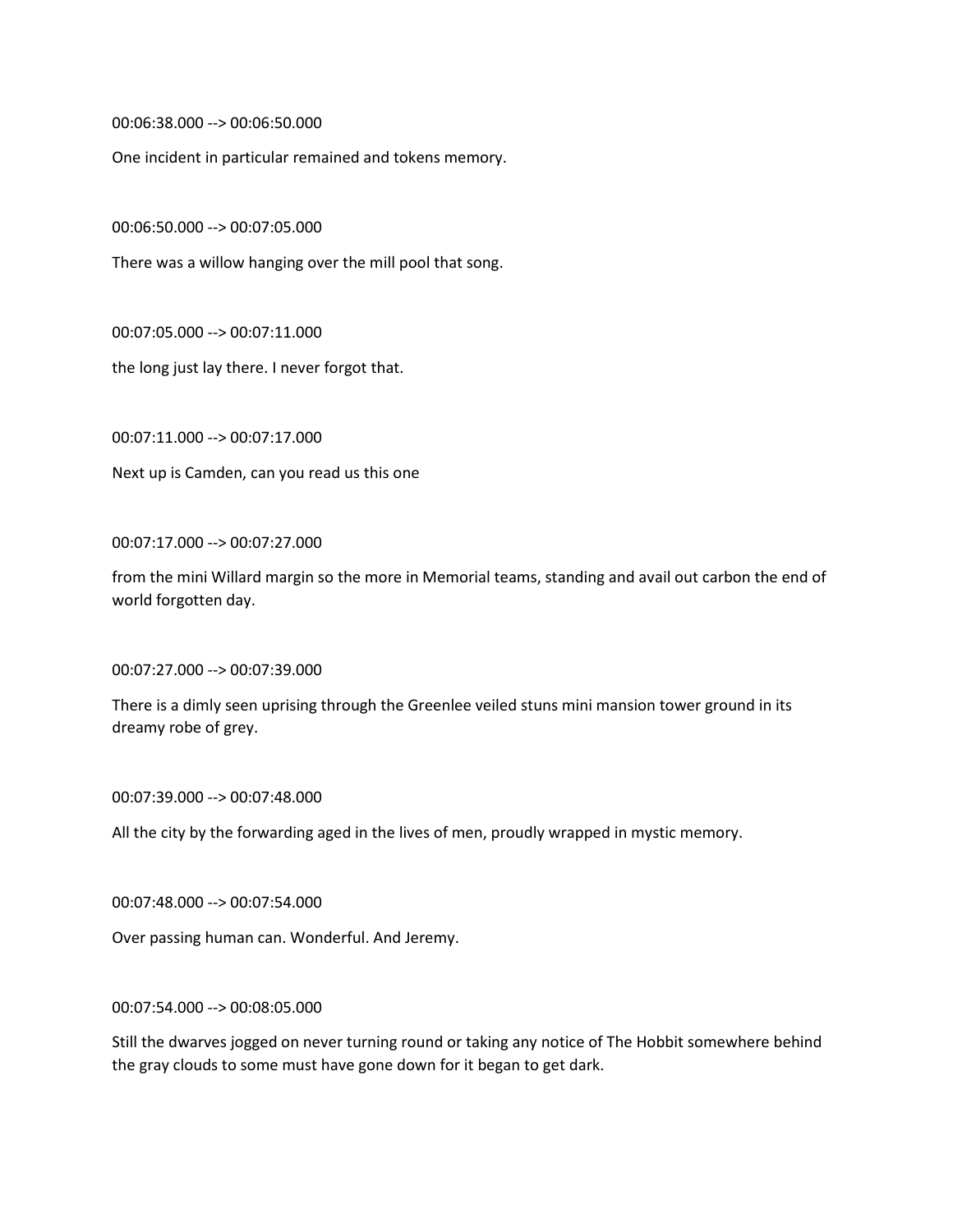00:08:05.000 --> 00:08:11.000

When got up and the willows along the river bank bent inside.

00:08:11.000 --> 00:08:20.000

I don't know what river, it was a rushing red one swollen with the reins of the last few days that came down from the hills and mountains in front of them.

00:08:20.000 --> 00:08:23.000

Soon it was nearly dark.

00:08:23.000 --> 00:08:24.000

Thank you.

00:08:24.000 --> 00:08:30.000

Next up is grace.

00:08:30.000 --> 00:08:34.000

Cut it down cut the cut down the party tree.

00:08:34.000 --> 00:08:38.000

Going into where the trade stood under which Bilbo had made his farewell speech.

00:08:38.000 --> 00:08:45.000

It was line locked and dead in the field, as if this was the last straw, Sam burst into tears.

00:08:45.000 --> 00:08:48.000

Thank you, Denise.

00:08:48.000 --> 00:09:02.000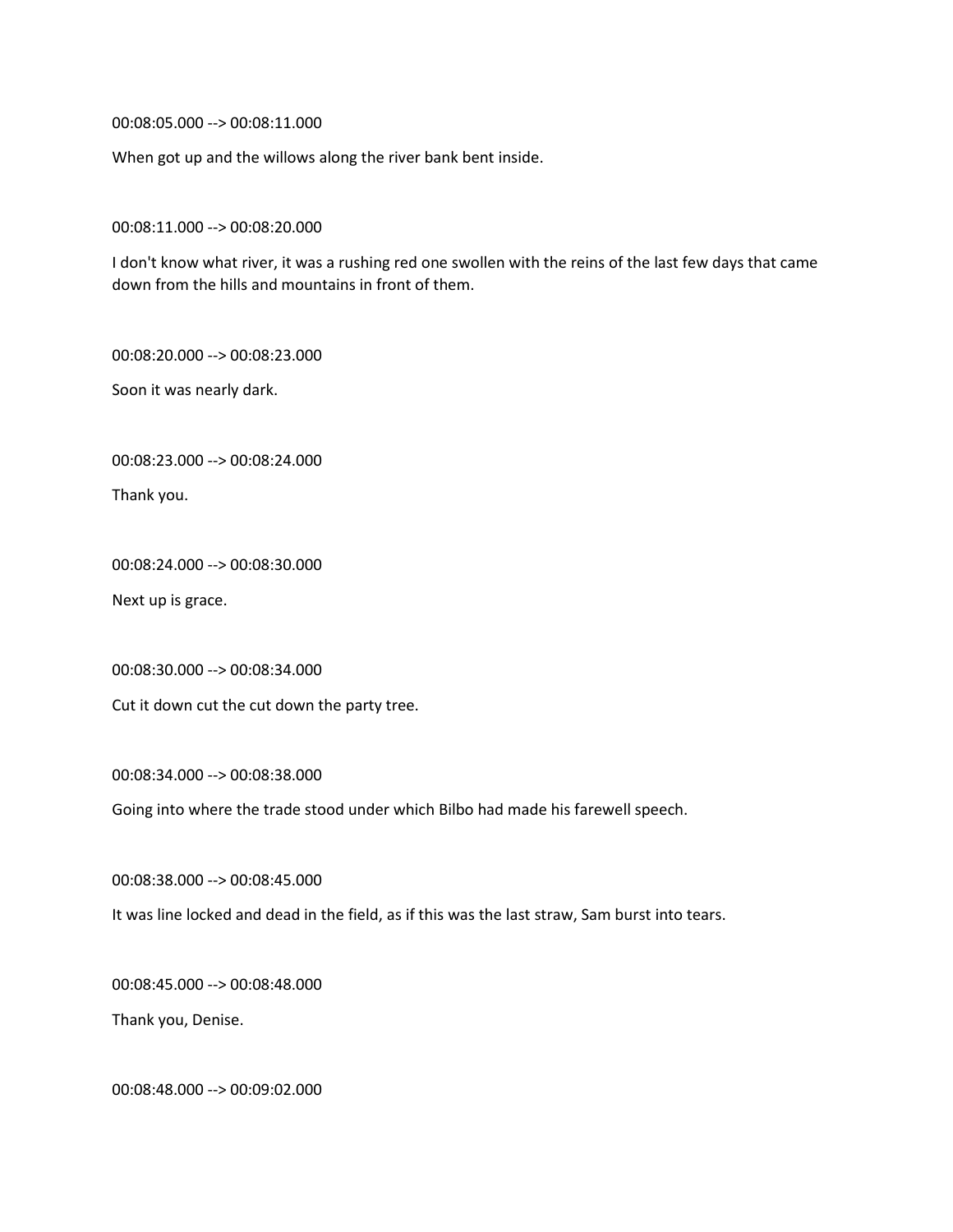It was a great tree, a huge poplar with fast limbs visible through my window even as I lay in bed. I loved it and was anxious about it. It had been savagely mutilated some years before, but had gallantly grow new lens.

00:09:02.000 --> 00:09:15.000

Though of course not with the unblemished grace of its net former natural self. And now a foolish neighbor was agitating to have it felled every tree has its enemy few have an advocate.

00:09:15.000 --> 00:09:18.000

And last up is Megan.

## 00:09:18.000 --> 00:09:33.000

It would be unfair to compare the Forestry Commission with sour on because as you observe it is capable of repentance, but nothing has been done, or it nothing It has done that is the stupid compares with the destruction torture and murder of trees perpetrated

#### 00:09:33.000 --> 00:09:52.000

by private individuals and minor official bodies, the savage sound of the electric saw is never silent, wherever trees are still found growing my takeaway from this timeline is as Dinah Hazel argues, so aptly in her book, Jr Tolkien never forgot the spelling

#### 00:09:52.000 --> 00:10:05.000

of a willow tree that had overlooked the mill Pulitzer whole nor have his former climbing companion had been left to rot in the grass has horror at that small environmental violence bleeds through his works from poems like the many, many will load margin

### 00:10:05.000 --> 00:10:16.000

of the memorial Thames, to the party tree and the Lord of the Rings to a letter to the Daily Telegraph in 1972, where he decried the torture and murder of trees in modern era.

## 00:10:16.000 --> 00:10:39.000

Now I'm going to pass the US over to Kate who's going to widen our lens to other authors leaders and activists.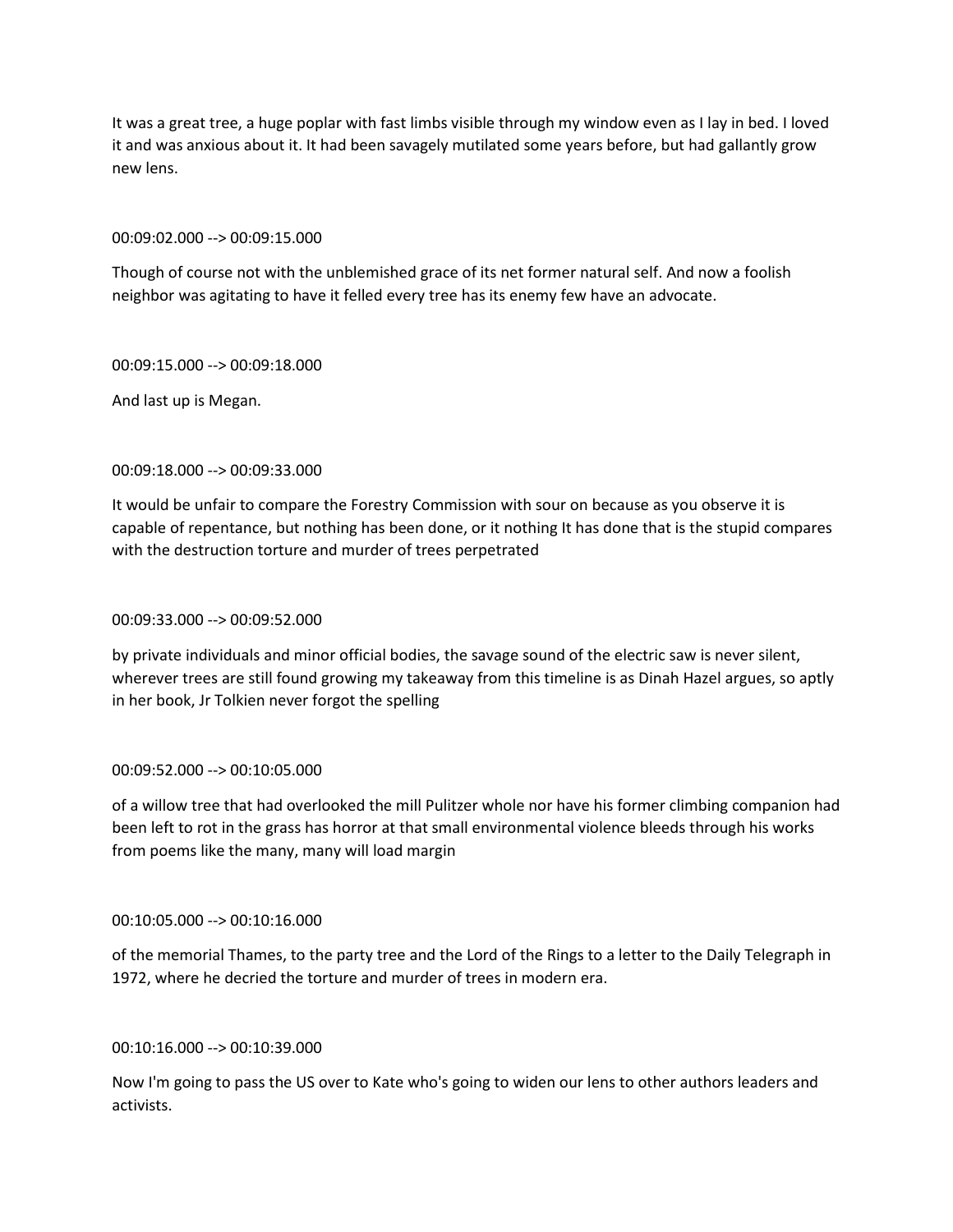00:10:39.000 --> 00:10:45.000

Okay, you're currently muted.

#### 00:10:45.000 --> 00:11:01.000

Okay, so now we're going to move on to talking about in the real world. People who have seen environmental horror and that has become a major driving force in how they choose to live their lives and what they choose to do with their lives. So we're going to look at several. The first

### 00:11:01.000 --> 00:11:20.000

to look at several. The first is a chip co movement, out of India. The second and third arm are less focused on individuals or groups and more just on kind of entire see changes that occurred so the first, and they're both in, in California actually the

#### 00:11:20.000 --> 00:11:26.000

first is the feeling of the Magic Tree, and the killing of the mother of the forest.

## 00:11:26.000 --> 00:11:43.000

The second is the killing of previous. Then we're going to talk about Salaam Abu Ali and El Badawi in Palestine. And then finally, we'll talk about Hindu guru Abraham and her work in the lake chat region.

## 00:11:43.000 --> 00:12:00.000

So the first the first movement that I wanted to talk about is the chip co movement and that was. It's a forest conservation movement that originated in Utah rock end, which is a state in northern India, or in the early 1970s and I don't know if it was

### 00:12:00.000 --> 00:12:09.000

a popular book I can't remember if it was or not but when I was a little kid I had a book that was called the people, I think it was the people who are the trees.

00:12:09.000 --> 00:12:26.000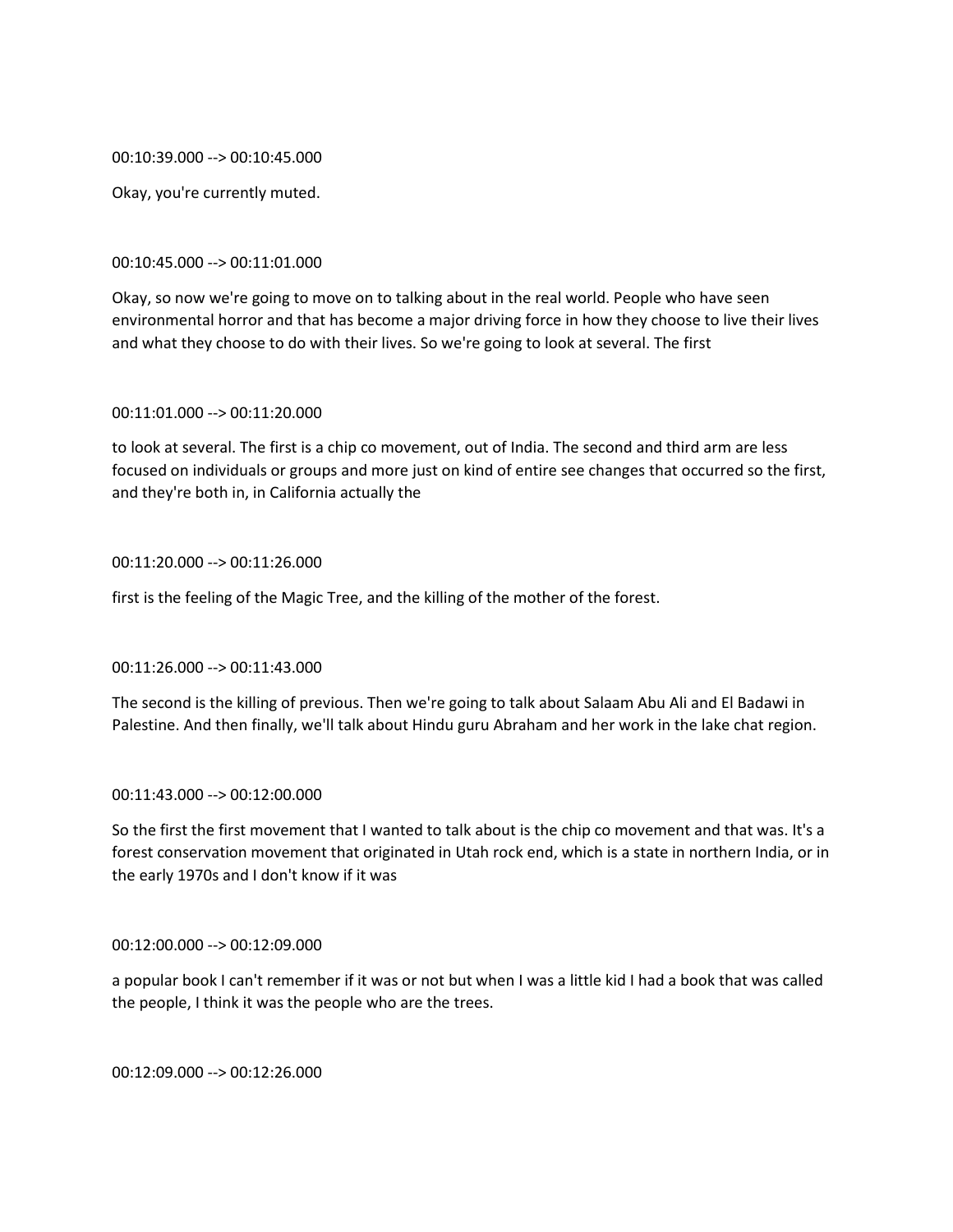It was a beautiful book and it was about this movement, which is the reason that I knew about it so essentially what happened is the government was preventing the people in the villages and these for us from using trees to build like tools that they used

### 00:12:26.000 --> 00:12:42.000

in that they sold for a little bit of extra money, and then instead they were selling massive chunks of forest off to like in one really memorable case, a tennis racket maker was so basically they were selling these forests to industry and preventing

#### 00:12:42.000 --> 00:12:48.000

people who had been living in in with these forests since forever.

#### 00:12:48.000 --> 00:13:05.000

From actually managing them themselves. And, in addition to causing harm in terms of preventing them from using the forest for what they have traditionally used them for it also was causing kind of environmental disaster so when it would rain these huge

### 00:13:05.000 --> 00:13:23.000

rains would then without any trees to intercept the, the, the rainwater and without the roots to, you know, allow the water to get into the ground. Basically the rains would just all rush into the town, the villages and cause such catastrophic floods

#### 00:13:23.000 --> 00:13:33.000

that they were killing people. And so this kind of all came to a head in the 1970s.

### 00:13:33.000 --> 00:13:38.000

First, let's see, sorry I have my notes up I need to. I need them.

#### 00:13:38.000 --> 00:13:46.000

Oh good god they've gone. Okay. Oh. So, um, first.

00:13:46.000 --> 00:13:55.000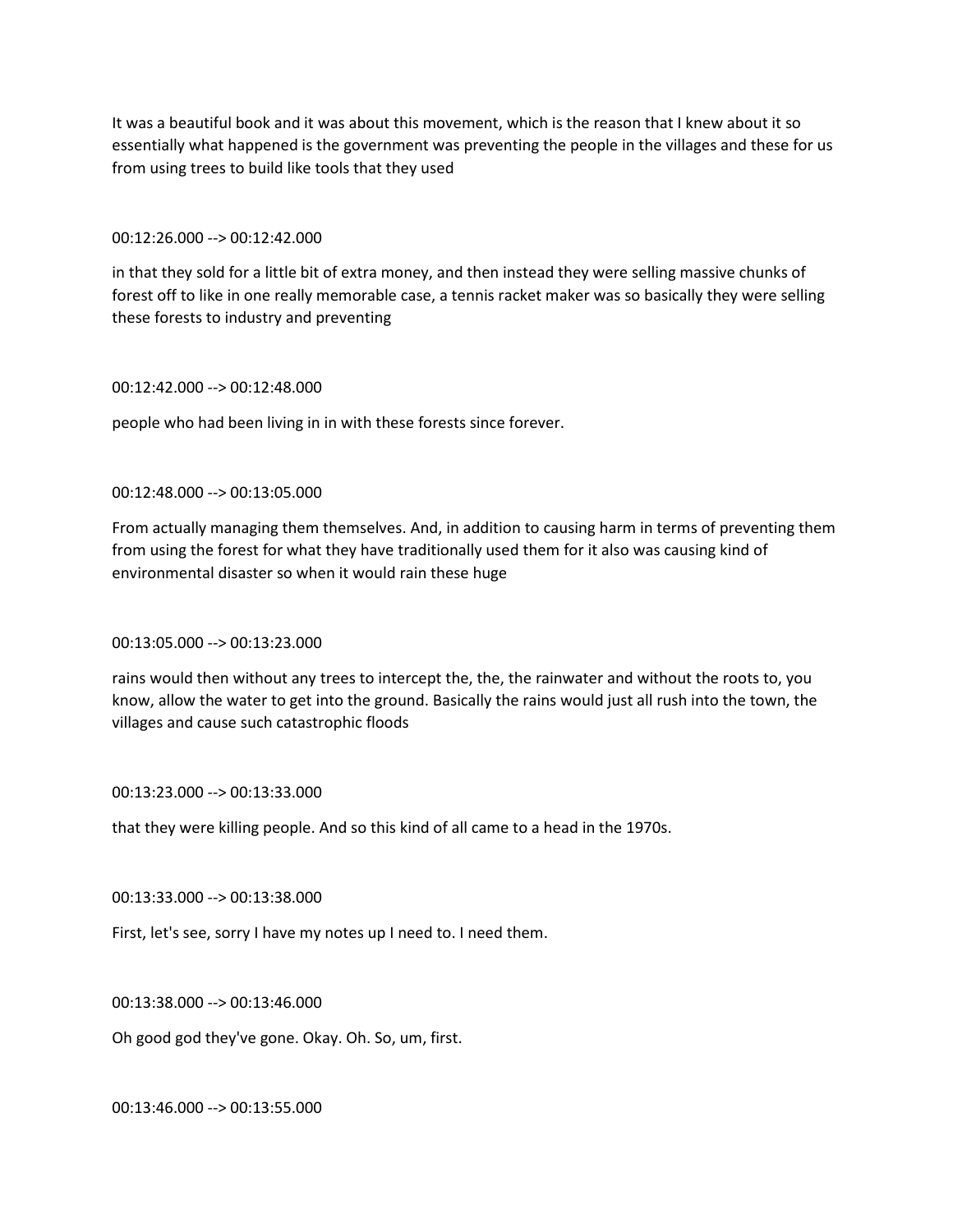Why Folgers had it up and then my puppy were cutting down on trees invited the men to a party. Yeah.

00:13:55.000 --> 00:14:05.000

Yeah. So ultimately, this movement became largely women. Women lead because of in one of the protests.

### 00:14:05.000 --> 00:14:17.000

After a small student protest, the government invited all the men of the village to a nearby city, ostensibly to receive compensation for the trees.

00:14:17.000 --> 00:14:22.000

But actually what they were doing was they were getting all the men out of the village so that they could send in the.

#### 00:14:22.000 --> 00:14:39.000

The woodcutters, and so they sent the loggers in and bloggers were met by the village women who went out into the forest and basically did this is a picture from that protest basically stood around the trees, and prevented the loggers from chopping them

00:14:39.000 --> 00:14:49.000

down. They were so effective that the loggers finally had to get up and leave. And this became a much more common form of protest.

### 00:14:49.000 --> 00:15:06.000

With like some modification sometimes elsewhere in India but but also kind of became popular around the world and there's like, there's an echo of it in the woman who climbed the redwood and stayed there for however long she stayed there in this kind

00:15:06.000 --> 00:15:15.000

of non violent protest where you just make it impossible to get to the tree without, without killing you.

00:15:15.000 --> 00:15:26.000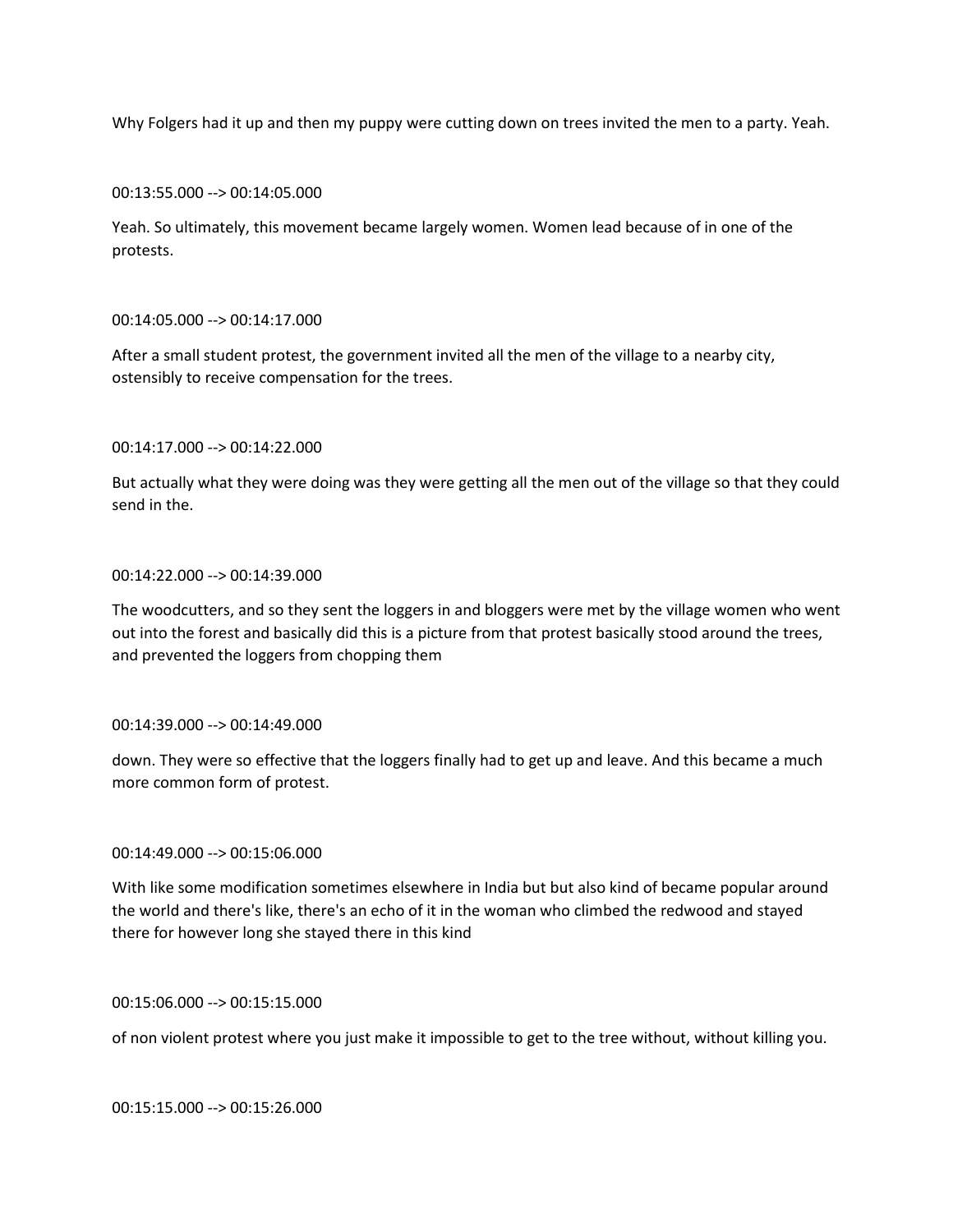And so it's really interesting that it became a model and also I love that it was largely women lead and lead by the villages that use these trees.

00:15:26.000 --> 00:15:35.000

The second story that I want to tell is about what go back is about the felling of both dynamic tree and then the killing of the mother of the forest.

00:15:35.000 --> 00:15:41.000

So these were both giants sequoias.

00:15:41.000 --> 00:15:53.000

I can't remember the other one was, um, they may have both been there, but essentially what happened is a gold rusher without chasing a bear I think that huge shot and injured.

00:15:53.000 --> 00:16:03.000

And he came upon this huge this grove of absolutely enormous trees trees bigger than like you know any white person had seen.

00:16:03.000 --> 00:16:08.000

Of course all the like the indigenous tribes knew these trees were there, but this was the first time.

00:16:08.000 --> 00:16:21.000

Call and I said seen them. And so they promptly realized that the trees would make a whole lot of money, especially this large one. If they chopped it down and then sold it off in slices.

00:16:21.000 --> 00:16:36.000

So, they did they've got a bunch of other gold rescuers and narrow with saws and they chop down the tree, also called the discovery tree, and then cut off slices and sent them around.

00:16:36.000 --> 00:16:48.000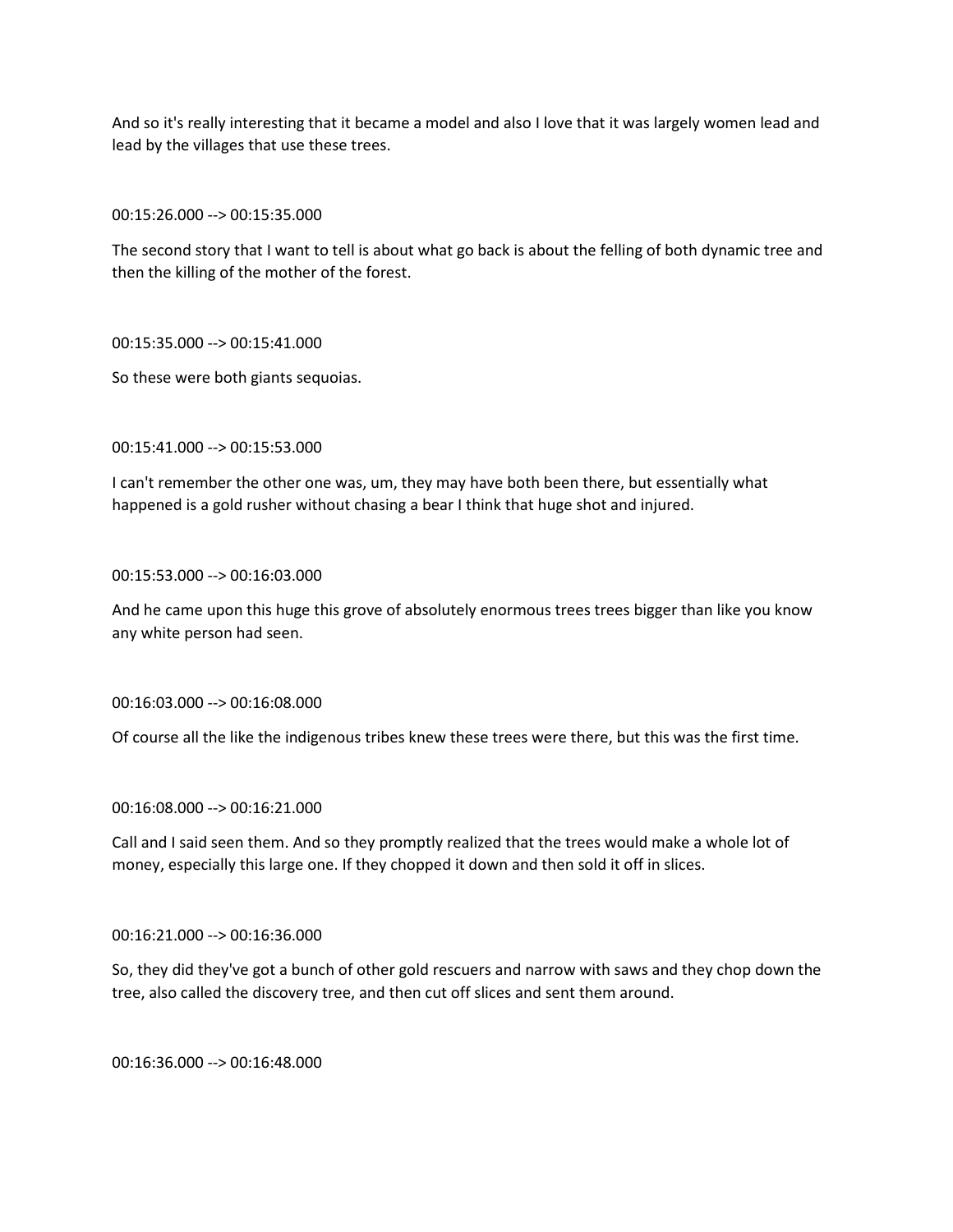They held like dances, that's the trunk of the tree so they held like dances up there, they apparently at one point had a bowling lane up there so they just like turned it into a circus.

00:16:48.000 --> 00:16:57.000

And then the year after that, the mother of the forest, they essentially.

00:16:57.000 --> 00:17:03.000

They stripped her Park down. So they kind of.

00:17:03.000 --> 00:17:17.000

They stripped the bark off and then would reassemble it in different places as like an exam, it was like a ghost of the tree so that, so that people could see how great and huge and wonderful it had been but of course in stripping the bark off the tree

### 00:17:17.000 --> 00:17:36.000

they killed it. So, the mammoth tree was 1200 years old. I can't remember how old the mother of the forest was I'm sure they dated it but there wasn't initially a lot of pushback nationally, although locally, there was some, some quote hullabaloo about

00:17:36.000 --> 00:17:51.000

this going on but it didn't really hit the national stage until this editor of this at the time popular magazine said in its natural condition rearing its majestic head towards heaven and waving in its native vigor, strength and murder.

### 00:17:51.000 --> 00:18:07.000

It was a sight worth of pilgrimage to see, but now Alas, it is only a monument of the cupidity of those who have destroyed all there was of interest connected with it, which he was saying that about the mammoth tree having been chopped down.

# 00:18:07.000 --> 00:18:21.000

Um, their response to this was a push for the Yosemite grant so what the assembly grant was was essentially the government granted the land that the California.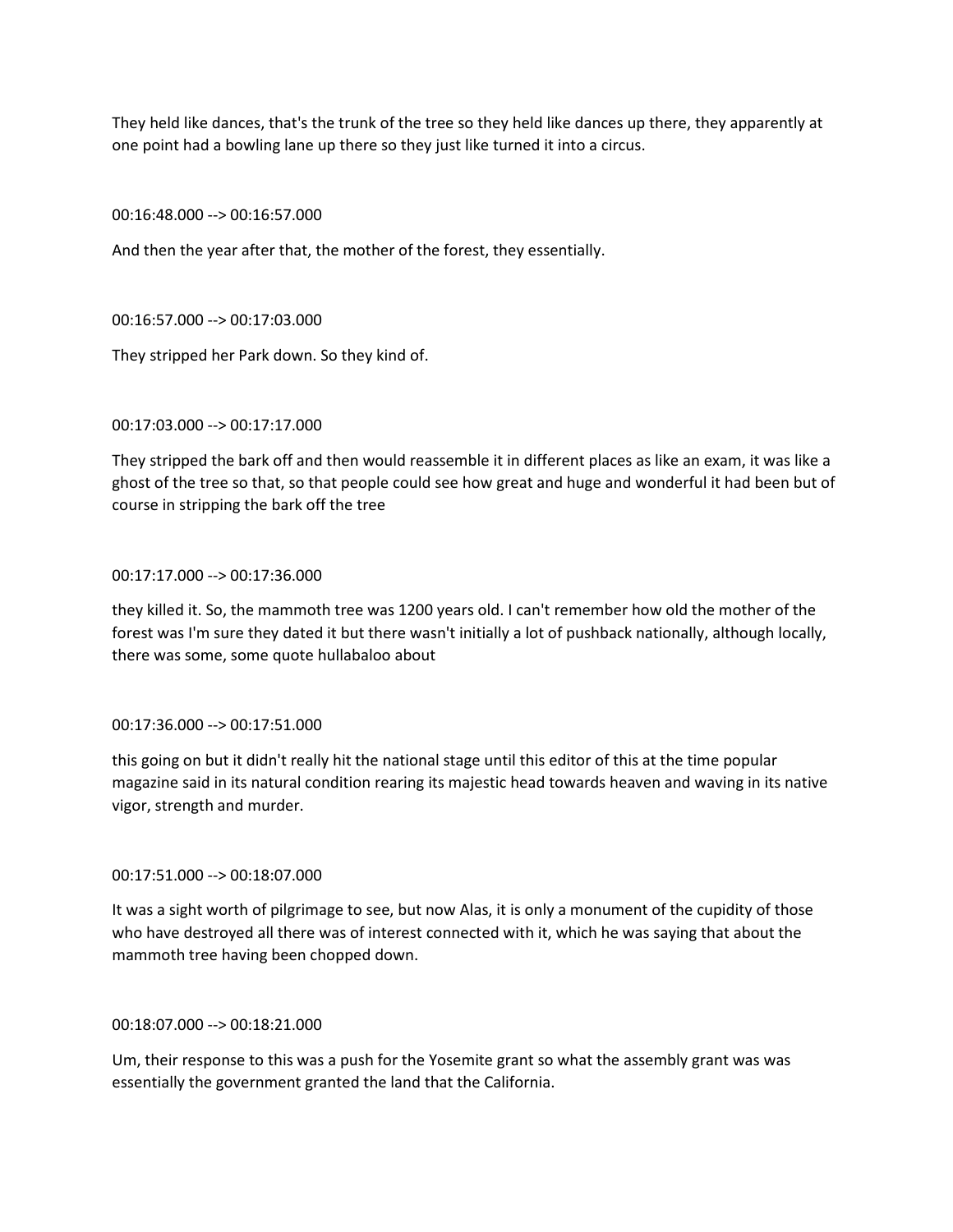#### 00:18:21.000 --> 00:18:29.000

California Calaveras girl was standing on to the state of California to manage and protect.

#### 00:18:29.000 --> 00:18:43.000

That is basically the model for the National Park System and so this was like laying the groundwork for Yellowstone which came just after, and the National Park System Yosemite itself didn't become a national park until sometime later.

## 00:18:43.000 --> 00:19:00.000

But the trees were actually cited by Senator, California, time in defense of the Yosemite grant, who said from the Calaveras Grove some sections of the fallen tree were cut during impending, the great World's Fair that was held in London some your sense

#### 00:19:00.000 --> 00:19:14.000

that's the mammoth tree. The purpose of this bill is to preserve one of these groves from devastation and injury, the necessity of taking early possession and care of these great wonders can easily be seen and understood that was in 1864.

### 00:19:14.000 --> 00:19:20.000

And that's why we have why we have national parks, which is neat.

00:19:20.000 --> 00:19:23.000

A more recent example.

### 00:19:23.000 --> 00:19:41.000

This, this one's of a grad student in the federal government behaving in a questionable in that manner, is why and how the Great Basin National Park was formed so the Great Basin National Park holds some of the last remaining stands of Bristol cone pines

00:19:41.000 --> 00:19:55.000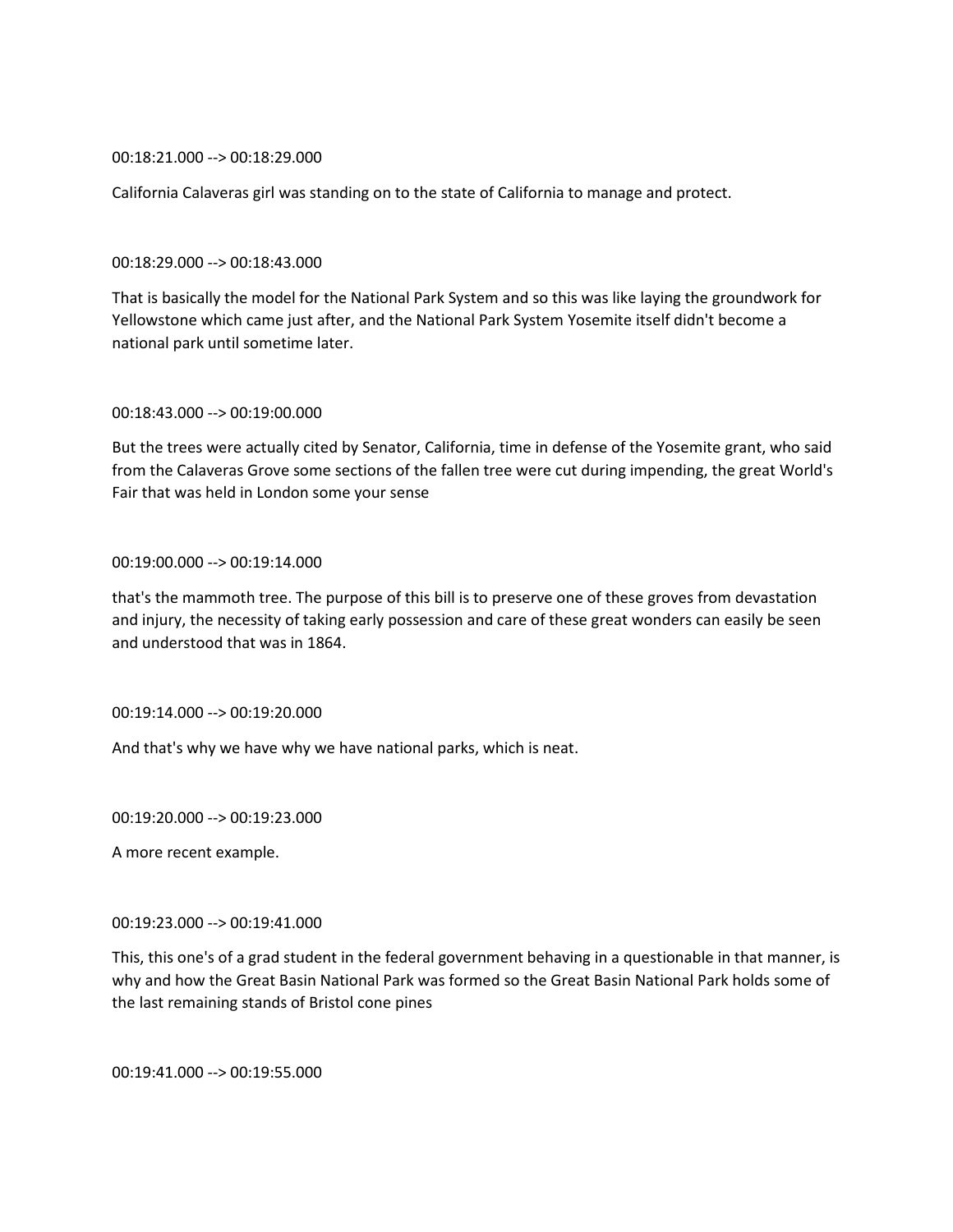Bristol combines our to our knowledge the oldest living organisms on earth that are non colonial. So basically means that like they're individuals they don't like clone themselves and then continue living that way, that's asked things.

### 00:19:55.000 --> 00:20:01.000

And they can reach much older ages because it's just essentially a clone that keeps living they're immortal.

## 00:20:01.000 --> 00:20:14.000

Um, so, in 1965, the US Forest Service which at the time was managing these standards the priest gave a graduate students from back east. I'm.

00:20:14.000 --> 00:20:29.000

Great Basin National Park is located in California, a graduate student from Becky's to was studying trees in the area and versatile combined systems and permission to chalk one down.

## 00:20:29.000 --> 00:20:38.000

They the stories as to why very and the guy himself actually refused to talk about it towards the end of his life because he started people bugging him about it.

# 00:20:38.000 --> 00:20:57.000

Um, but essentially this one story is that this grad student came in and with hubris that I can only, only imagine having looked at this tree and said, Oh, I think that's the oldest tree here and someone told me that there are older trees.

# 00:20:57.000 --> 00:21:03.000

Elsewhere, so I'd have to prove it actually it's here. And so chop it down to prove his point.

00:21:03.000 --> 00:21:09.000

Um, the other story is that he got a.

00:21:09.000 --> 00:21:21.000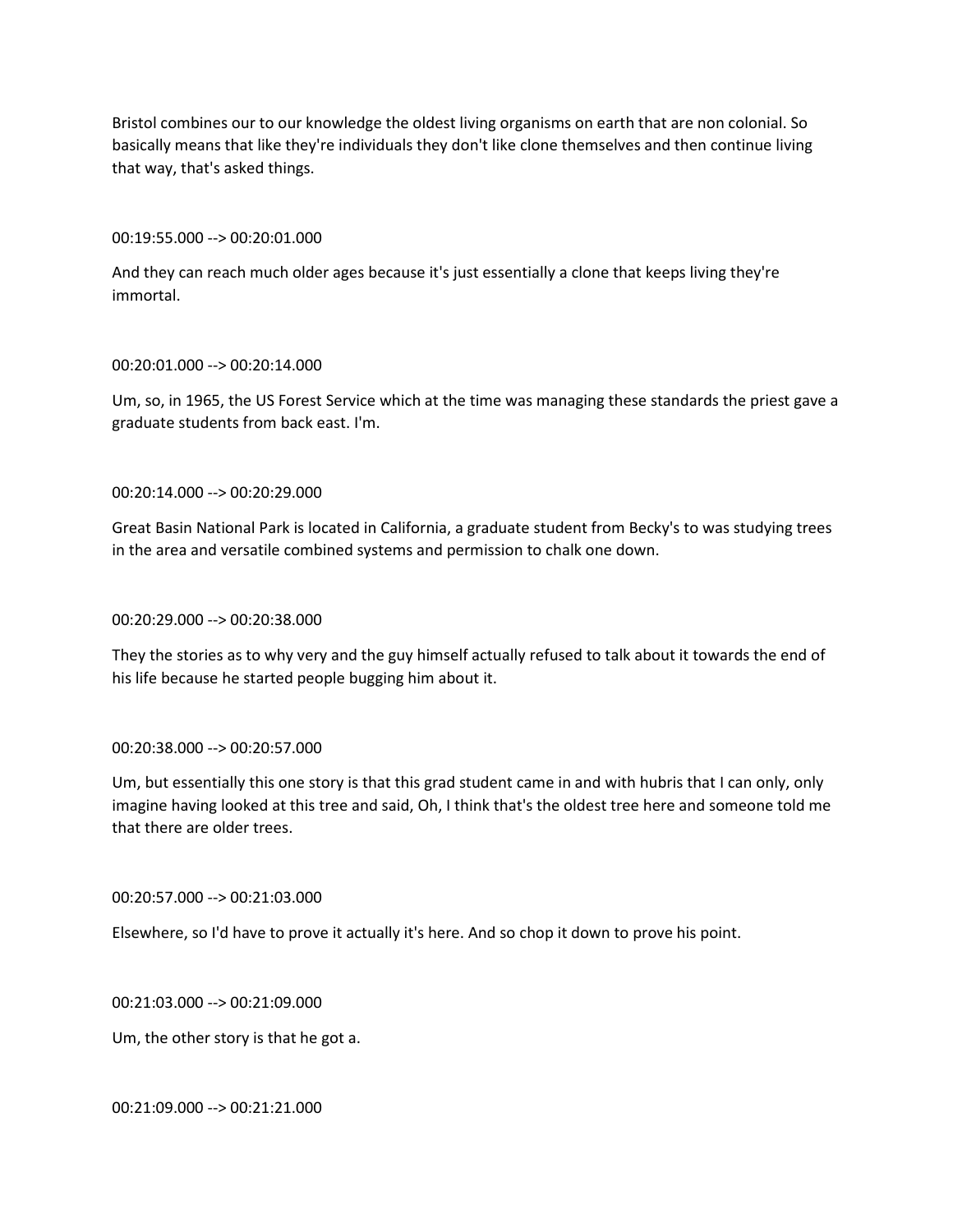It's a drill that you use to date trees. It's a non destructive sampling method they do it with trees all the time it's a little core like as big as a straw.

## 00:21:21.000 --> 00:21:34.000

I'm easily replaceable, even if you're a poor grad student that he got it stuck in the tree and rather than going and getting a different one. He had them chop the tree down so we can get to the core.

## 00:21:34.000 --> 00:21:49.000

So whatever the story was this level of irresponsibility of managing it on the part of the Forest Service for like the Forest Service did it for him they brought out the chain saws, and you look and this is what's left of the trunk as well as all the

## 00:21:49.000 --> 00:22:00.000

light shattered remnants of the tree that are just sitting around to talk to downtown and during Sure enough, it was 5000 years old just about.

### 00:22:00.000 --> 00:22:16.000

It's the oldest tree that's been found in this stand of Bristlecone pines. So, once the public got a hold of the resulting outrage cause to the trees to be taken from the Forest Service, and given over to the National Park Service and formed great base

### 00:22:16.000 --> 00:22:32.000

National Park. Now, there is a happy ending here because for a long time they thought this had been the oldest. The oldest organism on Earth, they had not been able to find another tree and older tree and know in a population of them it's a little bit

### 00:22:32.000 --> 00:22:47.000

that's on Forest Service land actually ironically has since been discovered. And the Forest Service, this time having learned their lesson keeps that location of very closely guarded secret you can you can hike to the grove and you can hike through it

00:22:47.000 --> 00:22:58.000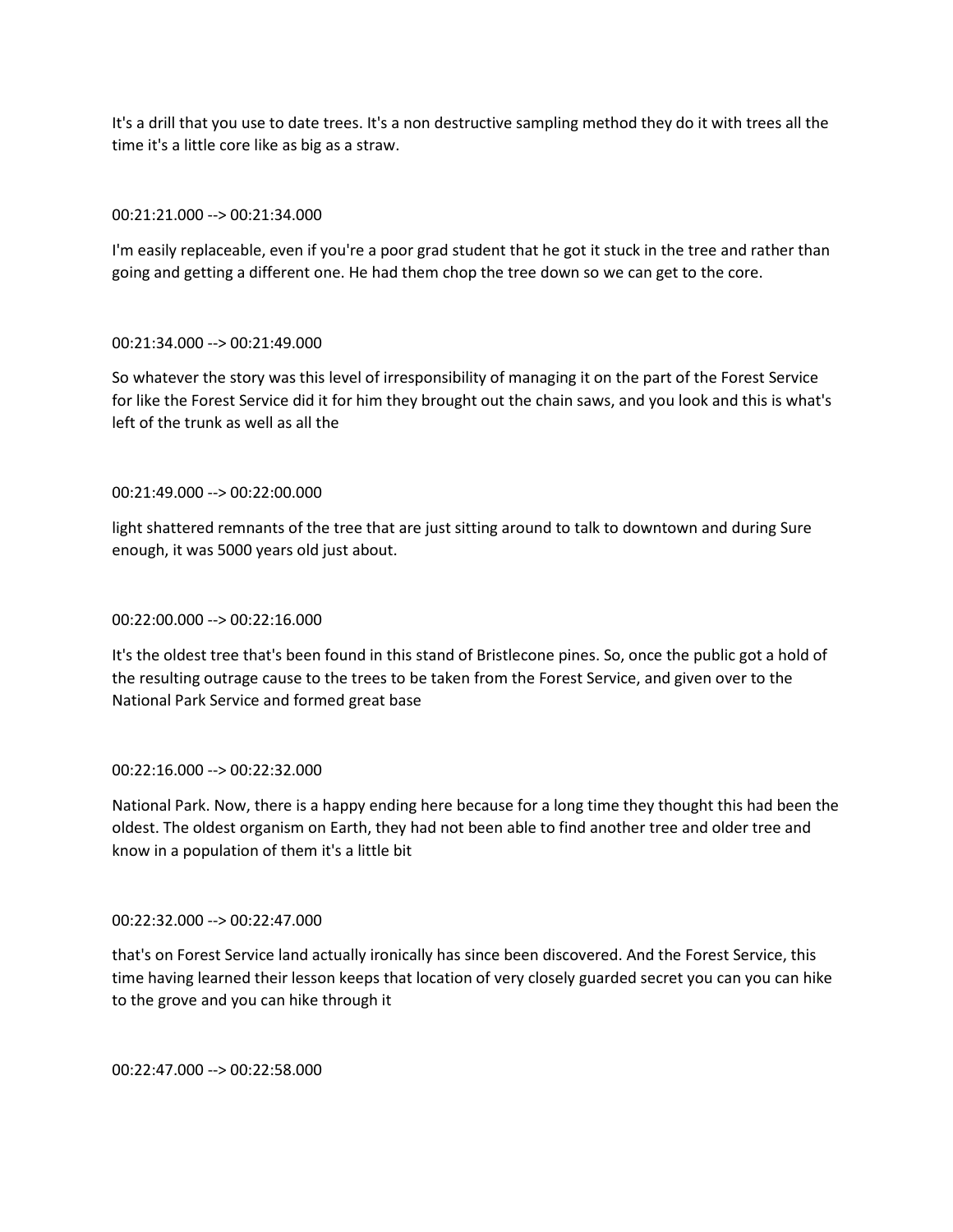but there's nothing to indicate which tree of all of those is the eldest and it's really hard to tell from sight.

## 00:22:58.000 --> 00:23:21.000

Another story that I wanted to talk about and this one was done by Jessica is the is Salam. Ali and this great big Old Olive Tree called out battery. So, for many Palestinians all the trees are vital to like their economic well being a lot of them have

### 00:23:21.000 --> 00:23:34.000

these all have groans, and some of the trees within them are thousands of years old, given their importance to Palestinian economy and Palestinian culture.

## 00:23:34.000 --> 00:23:50.000

They are often a target of people who wish to do harm. And so the Israeli government and colonists have destroyed probably in the neighborhood of 800,000 of these all trees in groves all over, Palestine.

### 00:23:50.000 --> 00:24:04.000

One of the oldest trees, not even just still remaining but one of the oldest trees throughout this whole time has been a battery, and it's been dated to between 3000 and 5500 years old.

# 00:24:04.000 --> 00:24:11.000

And it was done by carbon dating not by that scoring method so they don't have an exact number because they can't count the rings.

### 00:24:11.000 --> 00:24:24.000

But it's suffice to say this is a very old tree and it has been cared for by this one family I'm Sala boo all these family, so his father before him and I think further back than that.

### 00:24:24.000 --> 00:24:36.000

I'm for generations and his sons actually go out and help him care for this tree as well and he he refers to the tree as his fourth son.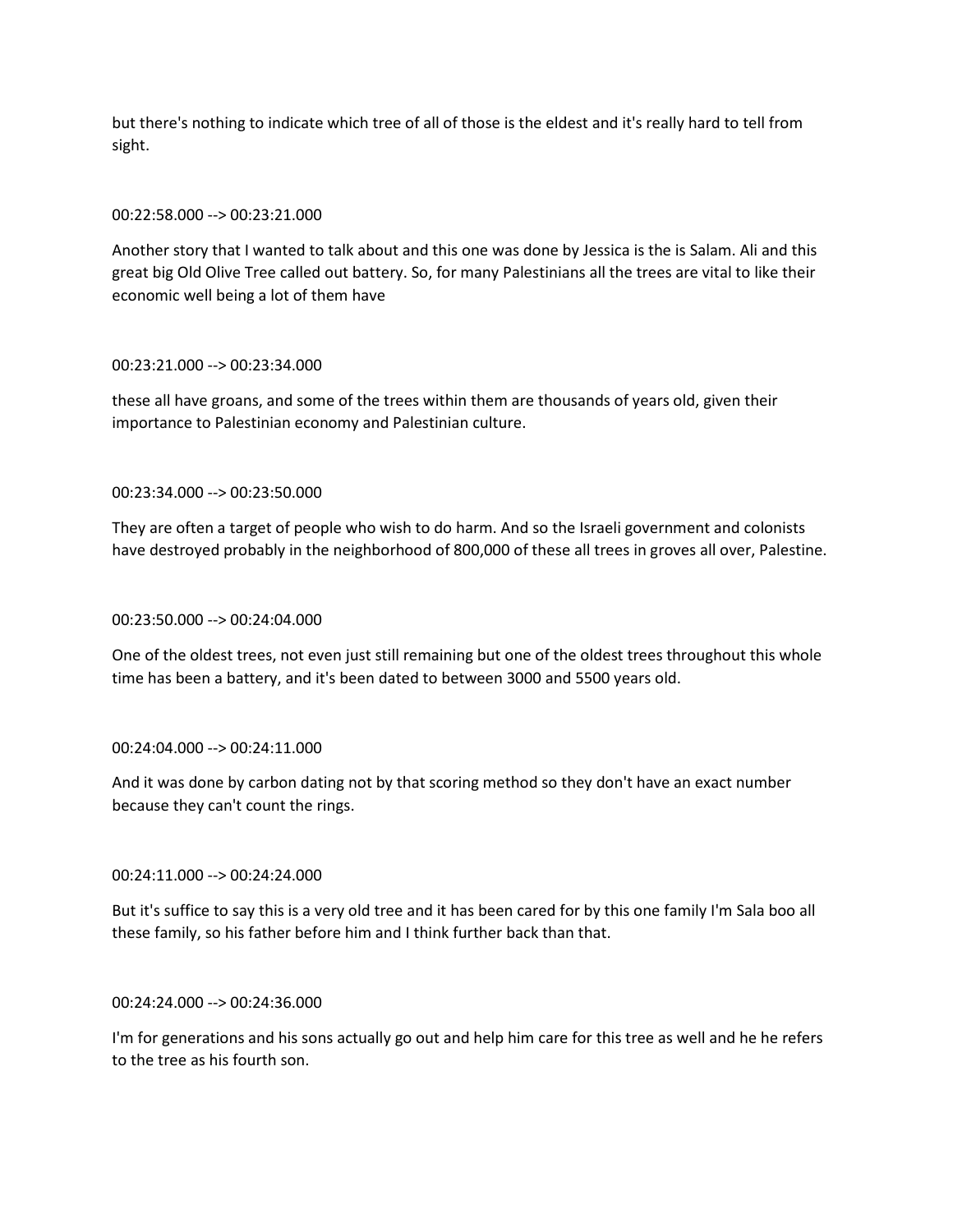00:24:36.000 --> 00:24:51.000

So he sees protecting and caring for this tree as his life's work, and also as as resistance to, you know what's being done in Palestine and then just the destruction of their trees.

00:24:51.000 --> 00:25:02.000

So, he also has this wonderful memorable quotes about this tree that he simply said, This tree is better than people.

#### 00:25:02.000 --> 00:25:16.000

And that he believes that even if his family were not there to take care of the tree that it's so precious to me like it was a pilgrimage site for Sue fees, and it's, it's just really important that he thinks that others in the community with still care

#### 00:25:16.000 --> 00:25:26.000

for it even if his family could not, but that that quote about the tree being better than people it's just, it's wonderful.

### 00:25:26.000 --> 00:25:40.000

And that is a beautiful glorious Old Olive Tree if you've ever seen an olive tree you know that none of them look like this. That is one huge old patriarch of a tree.

### 00:25:40.000 --> 00:25:55.000

The final story I wanted to talk about is Hindu guru, Abraham and her working on lake trout itself but also in the Lake Chad Basin which I've noted here is three times besides of texts, so when I talk about the Lake Chad Basin.

00:25:55.000 --> 00:26:04.000

Imagine that kind of a land area we're not talking about you know like the Rio Grande a river basin. We're talking about a huge amount of area and a huge number of people.

00:26:04.000 --> 00:26:20.000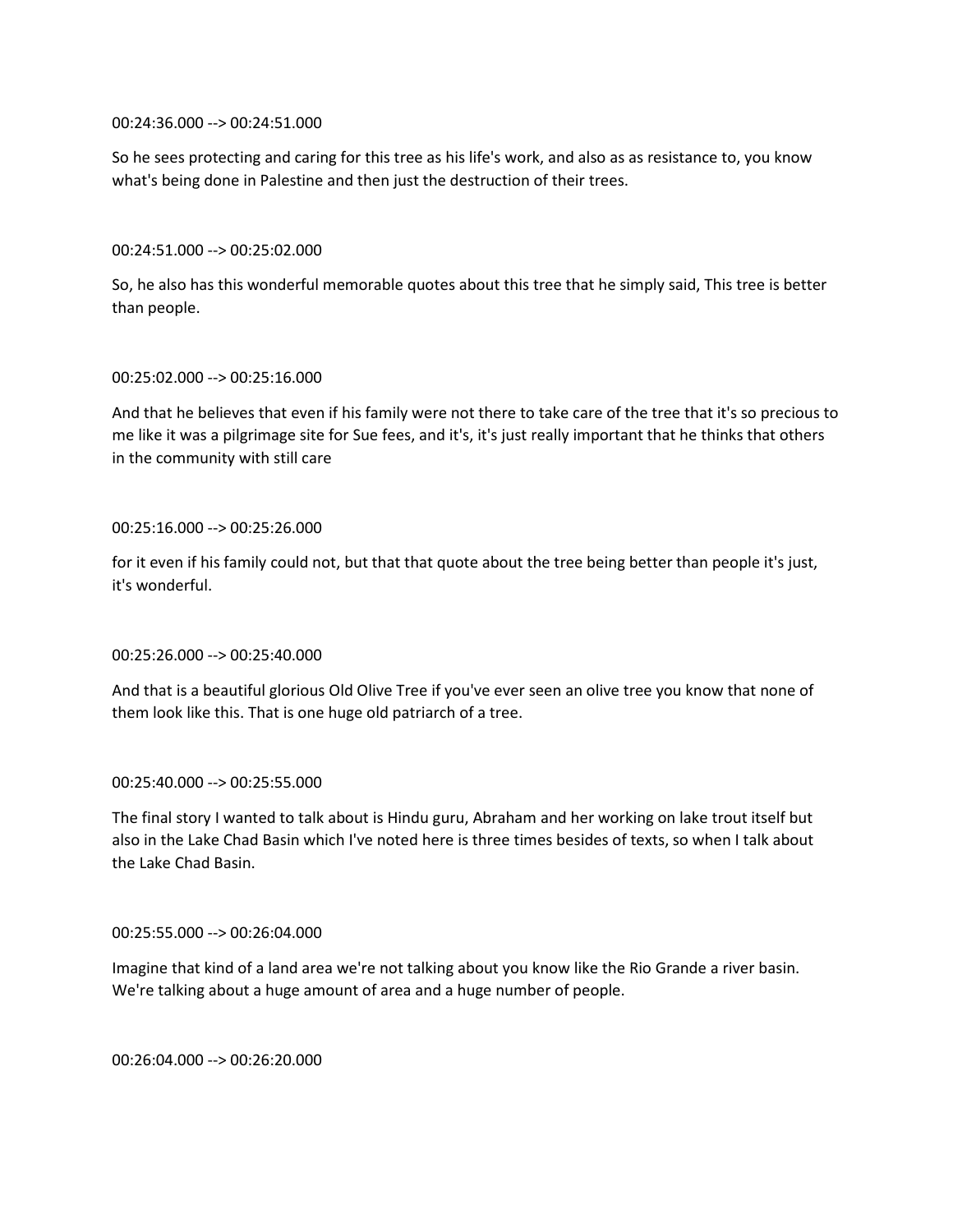So, like Chad, is this enormous freshwater lake in the Sahara Desert, it is not fed by mountains, it is not fed by anything except rain, and it provides because of where it is and what it is.

00:26:20.000 --> 00:26:34.000

It provides water for millions of people and for their livestock because the people in this area are primarily pastoralists so they have cattle, mostly cattle that they run.

00:26:34.000 --> 00:26:40.000

And since 1963 I think up until 19.

00:26:40.000 --> 00:26:43.000

This was a 1993 figure.

## 00:26:43.000 --> 00:26:57.000

The lake is struck has shrunk by 95% actually, you look at it on a map you can see the area that the lake us talk to you by an area that it now occupies, and it just like it's mind blowing how much it has shrunk.

00:26:57.000 --> 00:27:15.000

The people who rely on its waters are threatened by climate change so climate change is essentially causing increased demand on the water but then also increased drying of the water, as well as armed conflict in that larger Lake Chad Basin.

00:27:15.000 --> 00:27:20.000

This woman Hindu Murray, Abraham. She's like, 35.

00:27:20.000 --> 00:27:26.000

She's from the morrow people and they're in that lake chat area.

00:27:26.000 --> 00:27:43.000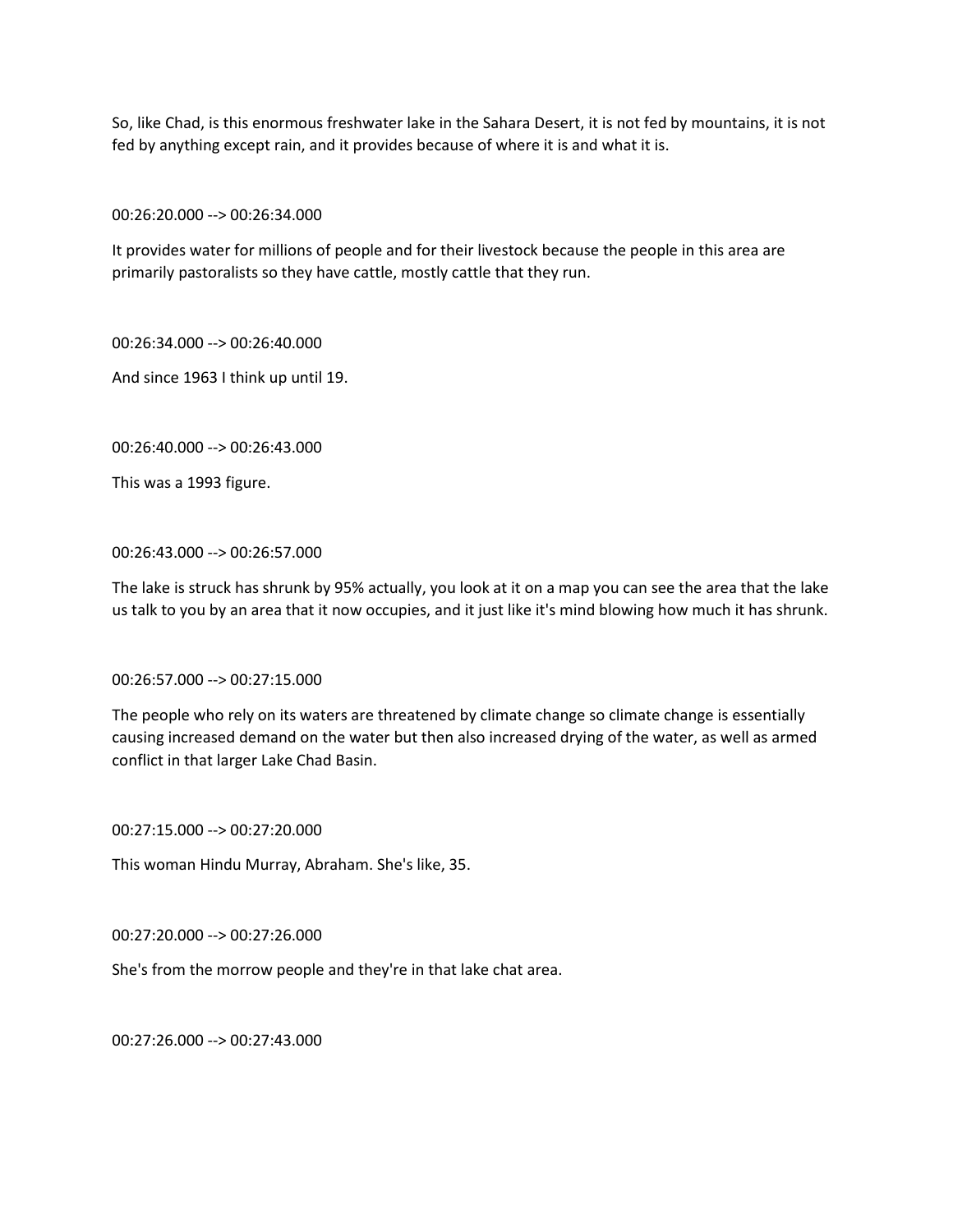She was motivated by her horror both at the loss of the lake, but also threats to local people. And by noting how other member rural people and also women were not being given the same opportunities that she had.

### 00:27:43.000 --> 00:27:52.000

And so, that basically led her to make this her life's work is that she advocates for women in the area.

## 00:27:52.000 --> 00:28:10.000

By running a nonprofit that also deals with the threats to the lake and threats to local people so kind of kind of combining all of this work, and she's been an advocate of climate action since 1999, and then she also.

## 00:28:10.000 --> 00:28:28.000

Notably, one of her big projects was to work with local people at the local elders to look at, basically Natural Resources information, because she recognized that with the younger folks moving out that this knowledge wasn't getting passed down and so

### 00:28:28.000 --> 00:28:37.000

she wanted to make sure that it got recorded, and that people could still have access to it.

### 00:28:37.000 --> 00:28:56.000

And so, you know, all of these people saw environmental horror and it kind of planted the seeds of wanting to do something about it and trying to enact some restoration in their communities to respond to this environmental horror, and we see kind of that

### 00:28:56.000 --> 00:29:12.000

same, we see kind of something like that. In Lord of the Rings and so we can tie this back to token, looking at how environmental destruction is just right within Lord of the Rings most of it wrought by Sauron and his allies.

00:29:12.000 --> 00:29:31.000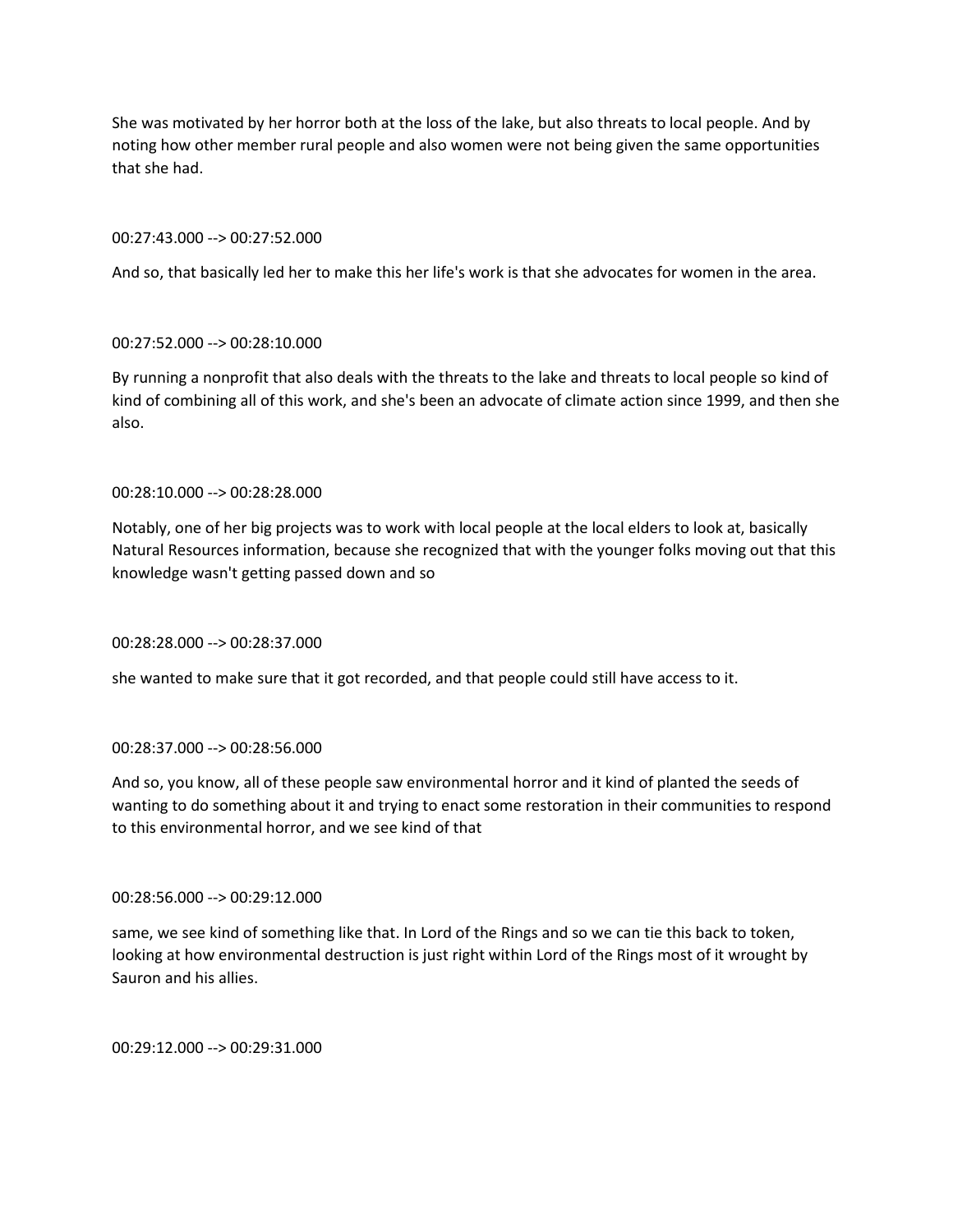And interestingly in, in token, but was so in like contemporaries and another fantasy series destruction of nature is is treated as its own grave and justice, it's not like just something that coincidentally happens it's like, it is specifically cited

00:29:31.000 --> 00:29:50.000

as a bad terrible thing that they do, and recovery from those various environmental whores is really important to just the overall sense of narrative justice enclosure kind of this during the conclusion of the story so during the last chapters of Lord

00:29:50.000 --> 00:29:52.000

of the Rings.

00:29:52.000 --> 00:29:55.000

And this kind of parallels.

00:29:55.000 --> 00:30:13.000

How addressing environmental horror and environmental destruction in our world is a really important step in the process of justice not like legal justice necessarily although it you know it is part of legal justice but more justice in the sense of making

00:30:13.000 --> 00:30:19.000

sure that people are done right by.

00:30:19.000 --> 00:30:30.000

Um, so, some of the some of the best examples and one of the. Well, one of my favorite examples of restoration of nature is.

00:30:30.000 --> 00:30:49.000

I've got some of them here but essentially the restoration of nature is central to that theme of recovery after the war so we hear about things that have been restored gardens are replanted in ministry, notably by the elves and dwarves working together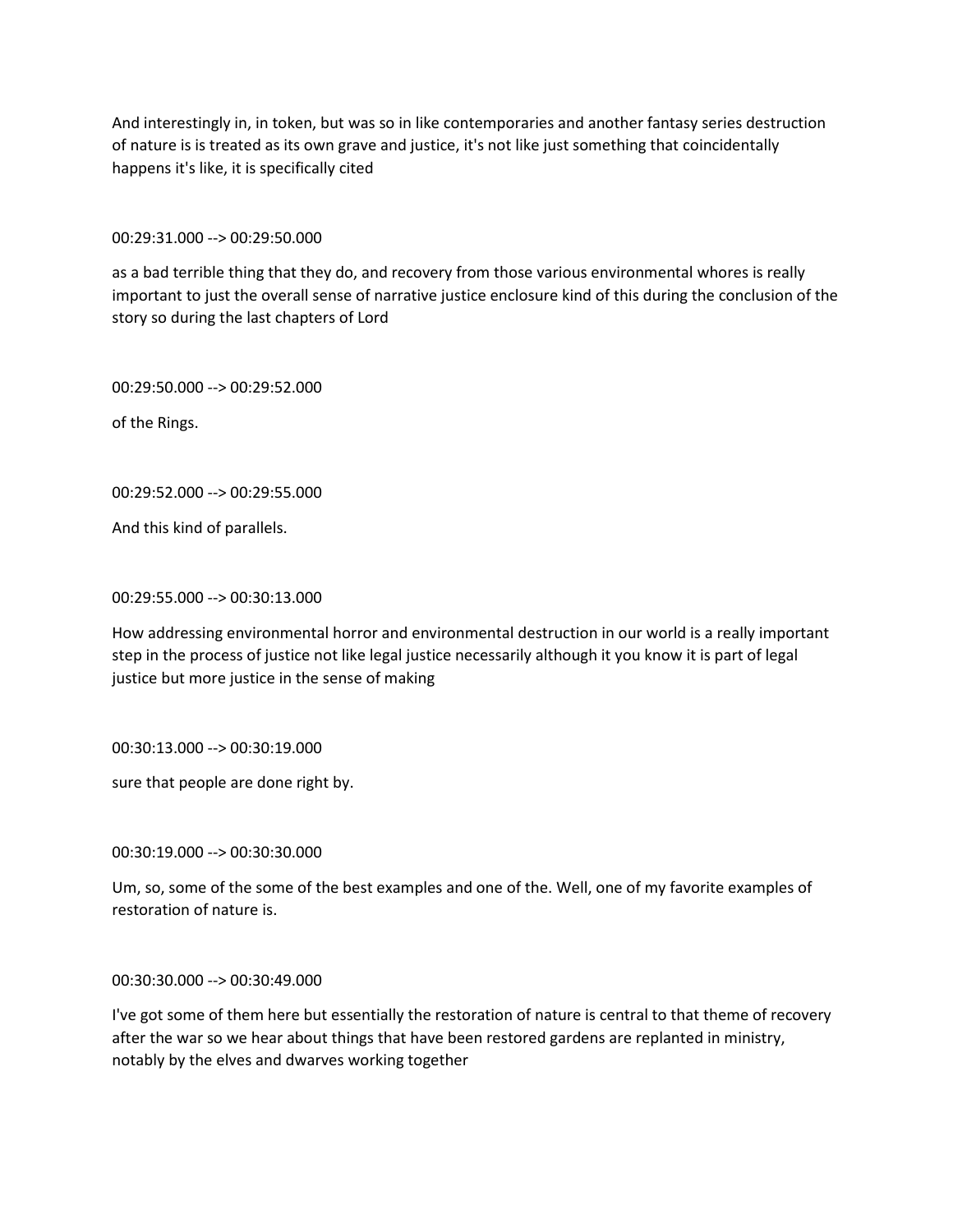00:30:49.000 --> 00:30:59.000

to. I mean, the dwarves are presumably also rebuilding buildings but I'm in my head, they're helping rebuild raised beds as well for gardens.

00:30:59.000 --> 00:31:07.000

So, the gardens have been absent since before the war, other than that one that's near the house of healing but essentially after the war.

00:31:07.000 --> 00:31:17.000

The gardens are brought back, and there are birds and children laughing and it's just like, Oh, it's, it's been restored to like this beautiful, it's got green spaces again.

00:31:17.000 --> 00:31:19.000

I'm the end.

00:31:19.000 --> 00:31:40.000

After destroying the damage that sorrow sorrow on did the ends and their trees repopulate the forest around or think, and it becomes the tree guards of or think, and it's essentially given back to them to be responsible for by Aragorn affiliation, which

00:31:40.000 --> 00:31:49.000

should become, which was once, essentially, a beautiful garden land but, you know, became not that during the war.

00:31:49.000 --> 00:32:07.000

It's not just said that it's like restored to its former glory, but then it's brought well past it and like my favorite part was the, I was the note that legless was largely responsible for planting gardens, both in ministry here at designing gardens

00:32:07.000 --> 00:32:23.000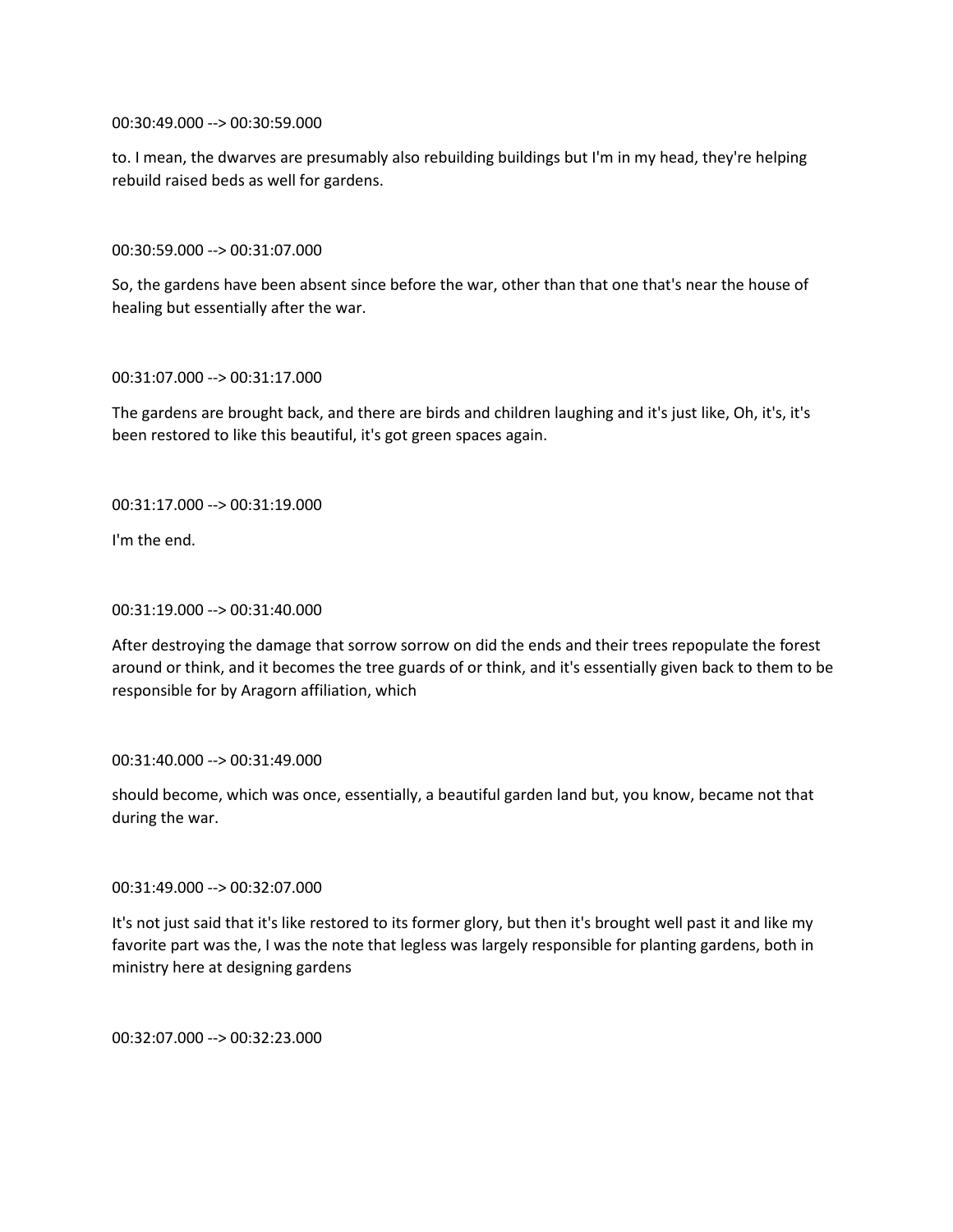but also designing them in affiliation, and for fair Amir and a win and so I just idea of like whitelist who's been tromping around being a glorious office whole time like dude is actually a landscape designer gardener at heart, he's like going around

### 00:32:23.000 --> 00:32:42.000

designing gardens for everyone he loves. Um, and then, and then brings a bunch of his friends to live there. So, and then finally Merc wood is returned to the Sylvan listens family, that'd be mornings and the woman and even after the Sylvan, leave it

## 00:32:42.000 --> 00:32:56.000

it remains in the care of the buildings and would men and basically stops being terrifying Merck would and becomes more just like normal forest again,

## 00:32:56.000 --> 00:33:17.000

the Shire, of course, is one of the most notable examples both of description of it just like pure environmental horror as well as a site of significant recovery so I'm of course sermon just he industrializing the Shire, he chops down the tops down the

# 00:33:17.000 --> 00:33:36.000

party tree he destroys the Bagshot row houses and their gardens, and he builds like this giant sand pit, it's just like, it's this horrible mental image that we think you barely get to see in the movies mind you missed opportunity there but after the

### 00:33:36.000 --> 00:33:48.000

war of course they basically immediately start you know after they've gotten rid of them immediately start recovering so they first rebuild the Bagshot row houses and gardens.

### 00:33:48.000 --> 00:34:06.000

They turn the sandpit into a shelter garden which is amazing. And then this is the other favorite example, other than legalistic secretly loving Gardens is soil from Sam's garden box that he was given by gladiatorial is used to restore the gardens and

00:34:06.000 --> 00:34:16.000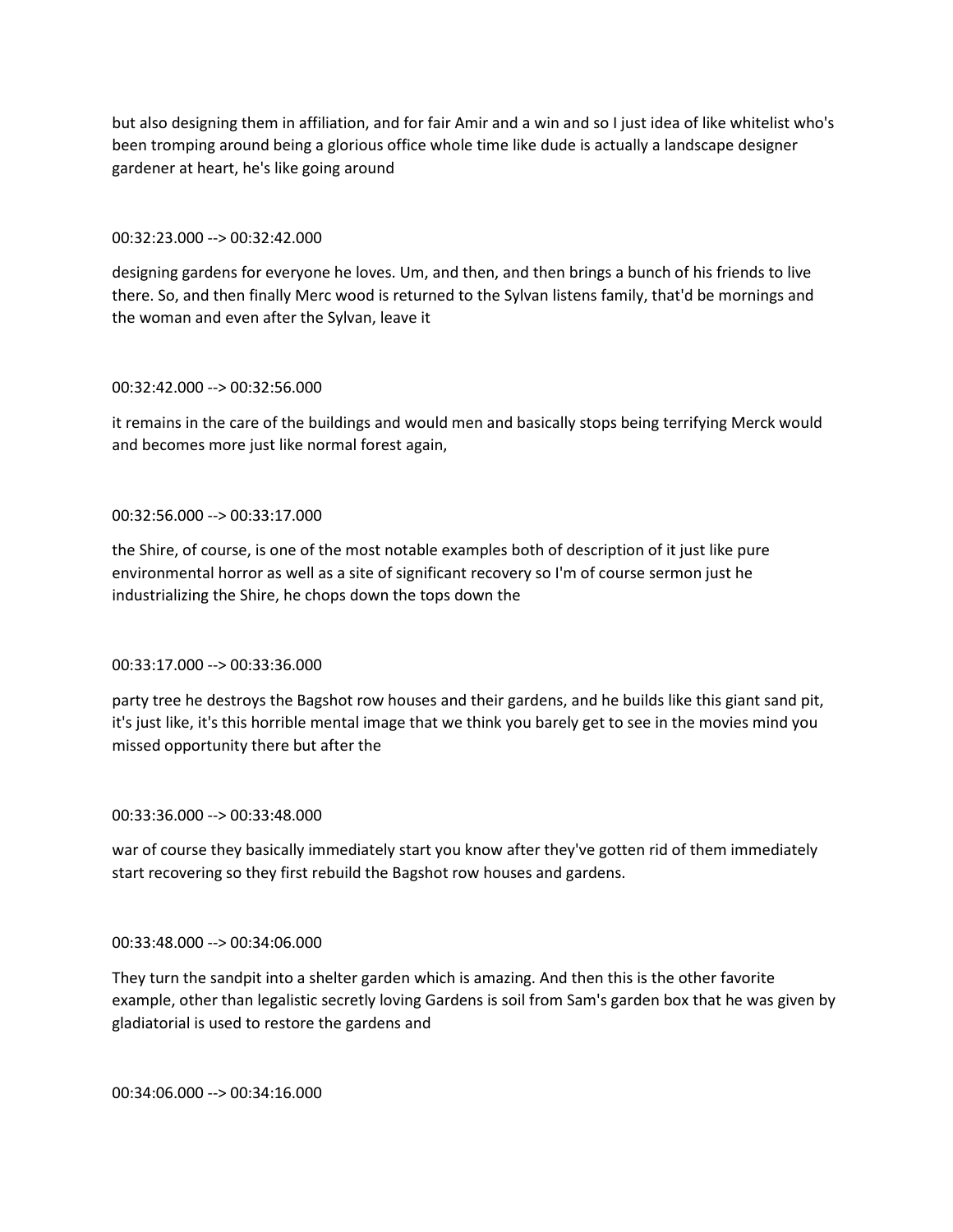then he especially goes around and like gives a little bit of soil to each beloved tree that the hobbits had and I'm just like, Oh my gosh, that's amazing.

## 00:34:16.000 --> 00:34:33.000

But it also in restoration ecology, we actually do take soil from a place where the soil is quote unquote good so often that means that it's, it's in the, it's in a part of the plant community that hasn't been destroyed, we take that soil, sometimes and

## 00:34:33.000 --> 00:34:47.000

you can pick it up and move it and essentially restore the soil in another side so that it will grow plants better. And so, like, this is not actually completely alien, this is, this is a thing that restoration ecology does.

## 00:34:47.000 --> 00:35:04.000

Though restoration ecology didn't exist back when token wrote this so I just think it's really cool. At least I don't think it did grad school fail there, but, um, you know it's it's certainly not something that you see often and I just I love it because

# 00:35:04.000 --> 00:35:21.000

it's so very restoration ecology and gardeners do the same thing. Um, but then also he uses the single seed from his garden box and he plants at where the party tree was, and it's a Mallorcan so these are trees that don't grow outside of their little

### 00:35:21.000 --> 00:35:34.000

range and I believe for foreign, and he plants it there and its people come from all around to see this tree because it's the only one of its existence, outside of its range, and it becomes the new party tree.

### 00:35:34.000 --> 00:35:42.000

And so after he has planted this party tree and after he's used this soil to restore gardens and trees and everything.

00:35:42.000 --> 00:35:53.000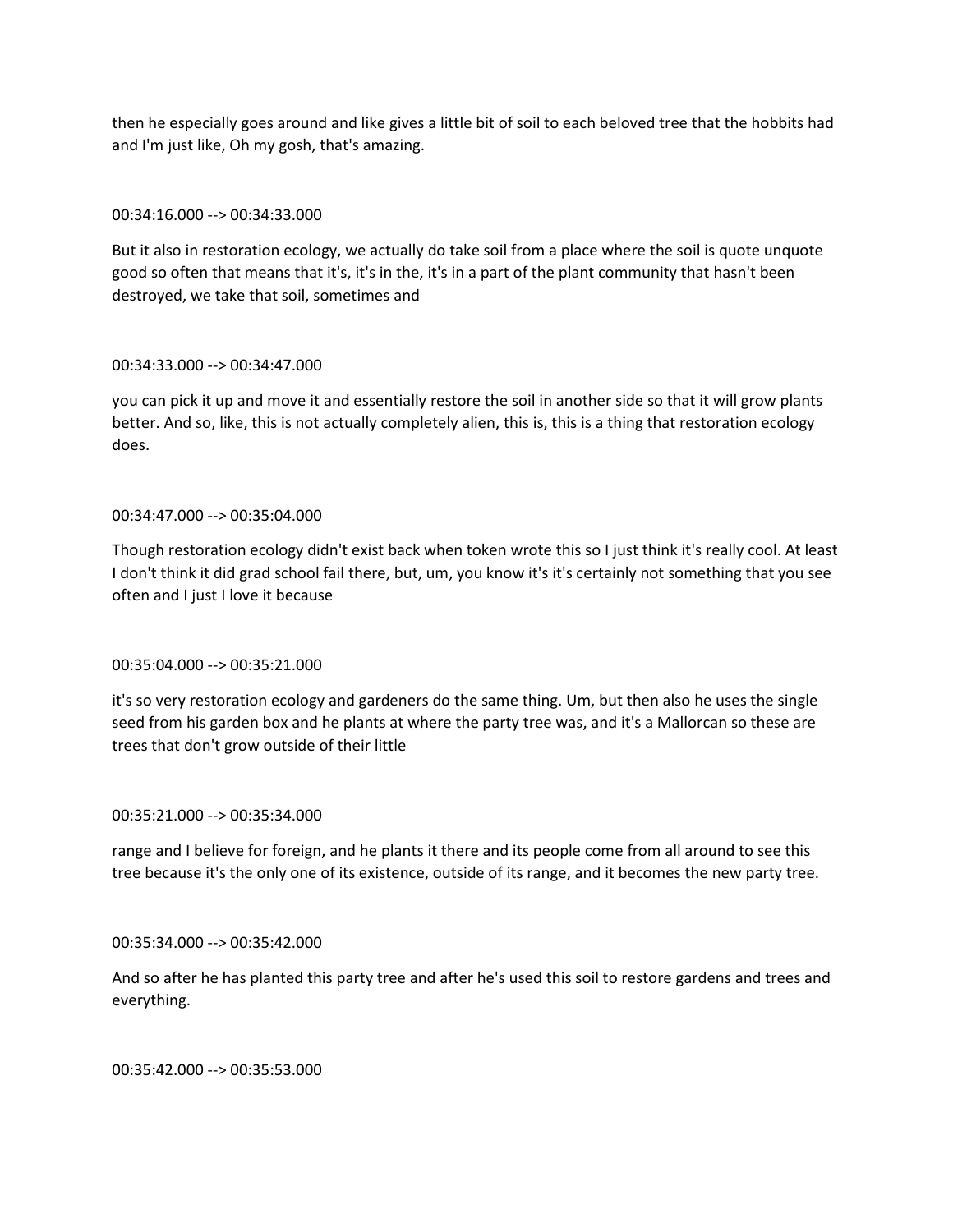They say that that's the most productive year that they have, is just after he's done this so like they come back and, oh boy they're frightening.

## 00:35:53.000 --> 00:36:12.000

So, The thing that I find especially I guess poignant about the Shire is that when they restore the Shire it's really restoring like hobbit identity. So at least to me what makes the hobbits hobbits is, they're like, they're cooks, their gardeners, they

## 00:36:12.000 --> 00:36:30.000

are agrarian like they they grow things they grow things incredibly well like that is a huge part of who they are and how they do. And so being able to restore their gardens, their fields, their trees, it's restoring, you know, the way that they eat their

## 00:36:30.000 --> 00:36:50.000

food, the way that they get their food, but also their culture and their society and like so much of what makes them hobbits, and that that I think means a lot to me because especially, we see in in our world that restoration of nature, especially when

# 00:36:50.000 --> 00:37:02.000

its land that's culturally or spiritually significant to a group of people can represent a restoration, not just of that land, it's not just land it's like a restoration of self and of community.

# 00:37:02.000 --> 00:37:18.000

And that's really important when we're talking about this this whole field that I, you know, would love to talk about for ages but cannot. It deserves dissertations called environmental justice that's one of the things that we talked about within it so

### 00:37:18.000 --> 00:37:35.000

I'm basically in Lord of the Rings, the restoration and recovery of nature after the war, contributes to this overarching impression of just wellness, where the tragedies of the war had been overcome not forgotten, of course they're not forgotten ever

00:37:35.000 --> 00:37:48.000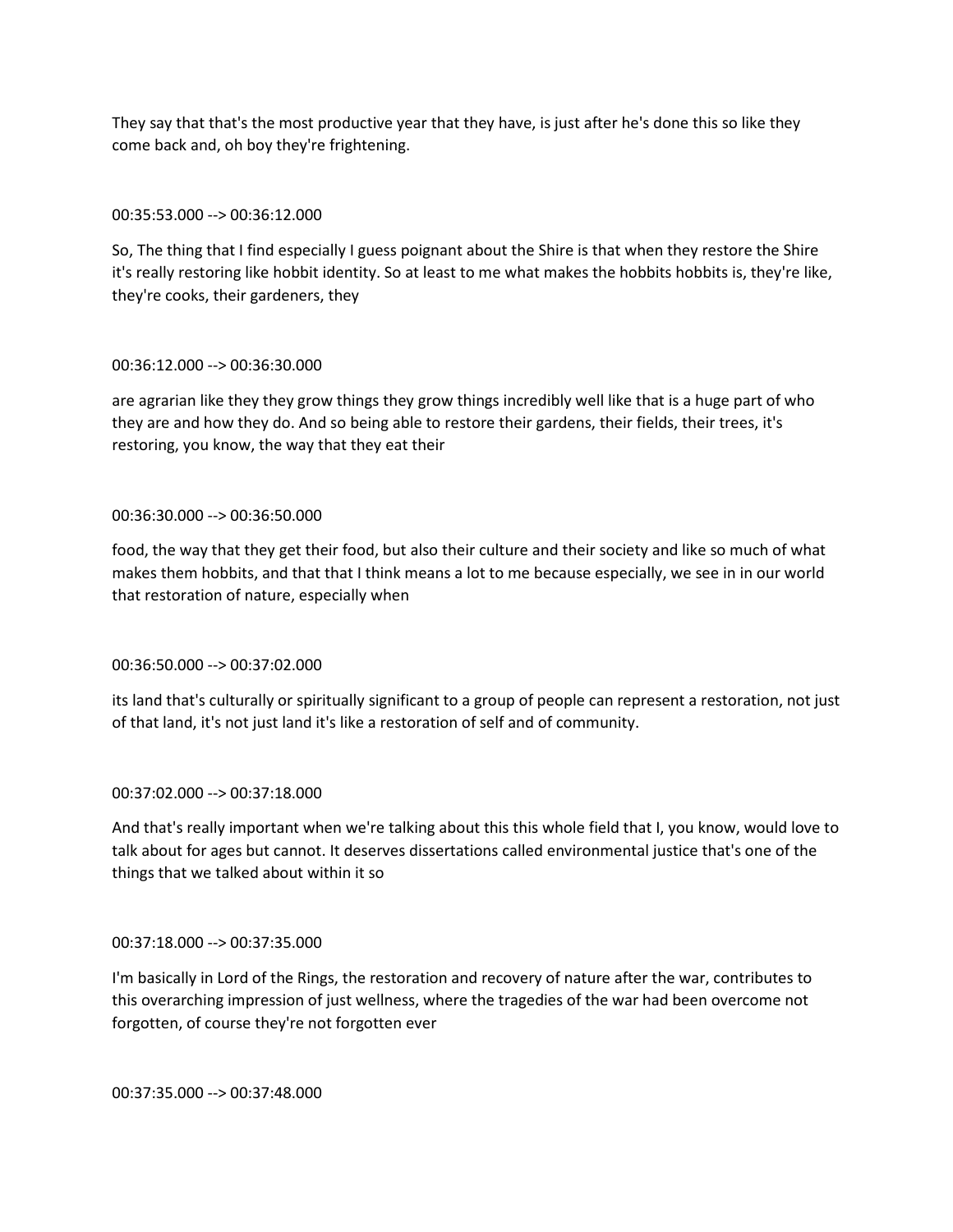but they've been overcome and life has gone on and thrived and recovered and just always well are all is as well as it can be.

00:37:48.000 --> 00:37:56.000

And now we're going to go back to Jessica to talk about gardens.

#### 00:37:56.000 --> 00:38:11.000

Wonderful. So I'm going to talk about Tolkien gardens, as restoration, I'm defining talking gardens, the way my mother defines Shakespeare gardens, which was one of her hobbies in the 90s, they are a, a garden designed to recreate a location or scene

## 00:38:11.000 --> 00:38:19.000

from tokens writings, or be a garden designed mainly using plants mentioned in Tolkien's writings. Some of these that I'm going to show you are a mix of them.

00:38:19.000 --> 00:38:29.000

Some of them are just one or the other. And actually don't have five I have six because there's a present for Kate at the end which is I dinner, I made her garden.

#### 00:38:29.000 --> 00:38:36.000

So two key books which I've held up a couple of times for folks if you want to look at the plant list that I used.

00:38:36.000 --> 00:38:39.000

feel free to go and look through there.

00:38:39.000 --> 00:38:51.000

So quick landscape design theory in 30 seconds or less in general when it comes to a project, anything can be good cheap or fast but you only get two out of the three.

00:38:51.000 --> 00:39:01.000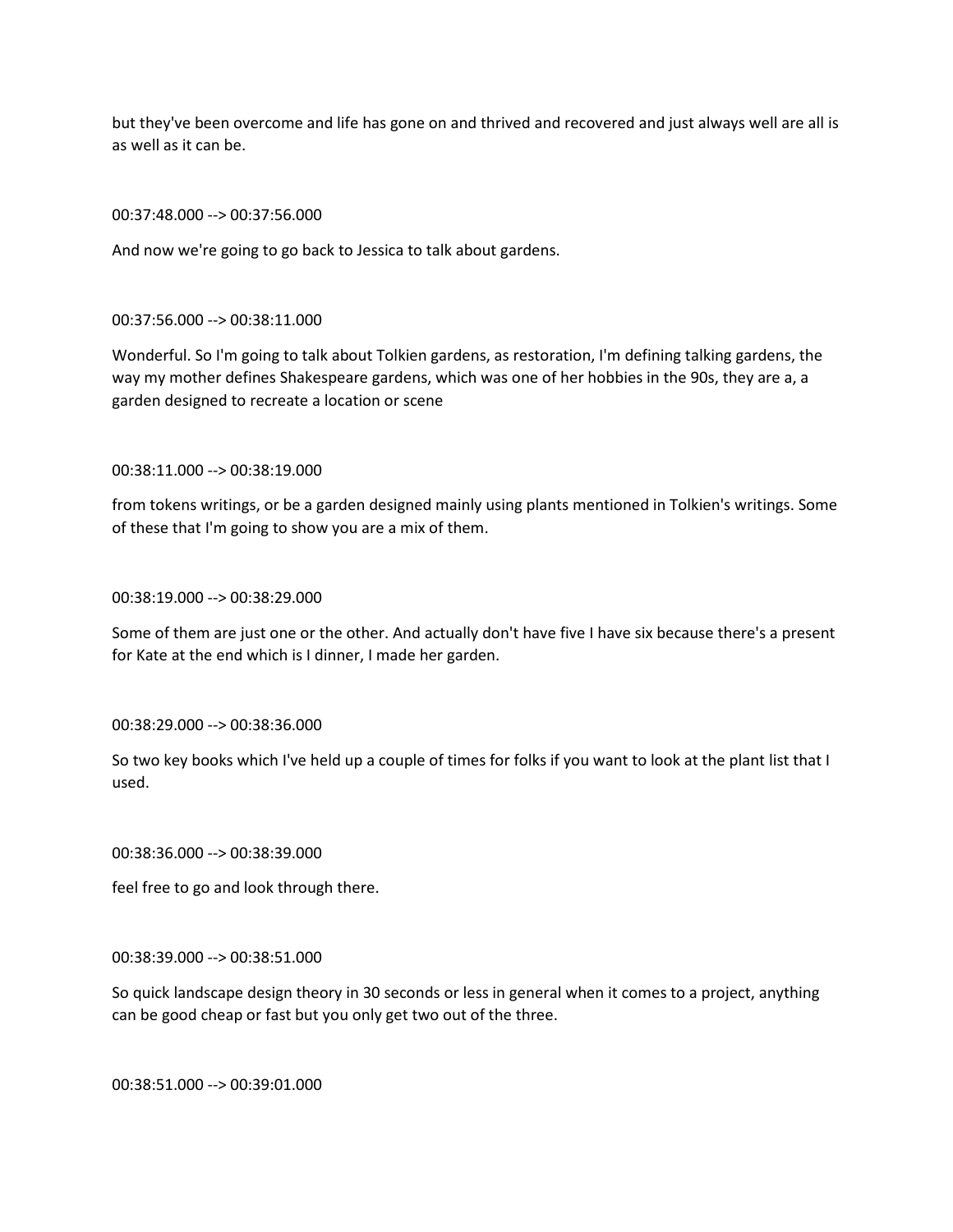So, there are projects here that are good and cheap but they're not fast they involve growing stuff from seed yourself, or they are good and fast but they're not cheap because you have to buy the plants already made.

### 00:39:01.000 --> 00:39:16.000

There are also nine general shapes in garden design, according to my very favorite garden design book which is right here and you can find it in the five separate slides of citation, save a lot of pictures here, but all of them are so excited at the end.

## 00:39:16.000 --> 00:39:30.000

So those are exactly the shapes you see on this screen. And if you want to play a game in the chat section, as we go through these See if you can identify which shapes I'm using in each of these gardens.

## 00:39:30.000 --> 00:39:44.000

So thank you to the six volunteers, and let's get going through this. My goal is to get done so we have time for questions. So what I'm going to do for each of these gardens, is give you a sense of what it would be like to be in that garden, but I'm not

# 00:39:44.000 --> 00:39:57.000

going to read you every, every part of the slide because these are our working documents. So first up is for Alicia and Toronto. I've included the homelands, of which.

# 00:39:57.000 --> 00:40:11.000

First Nations and tribal communities and tribal nations. Each of these gardens is on both because I think it's an important acknowledgement, but also because those communities often maintain websites on native plants and so botany, so this is a backyard

### 00:40:11.000 --> 00:40:25.000

area that is very shady and it is cold, but beautiful I would argue, at least from what I've seen from Google Maps. It features, especially a bill berries, climbing clematis and under planting that's a checkerboard of wild flowers.

00:40:25.000 --> 00:40:39.000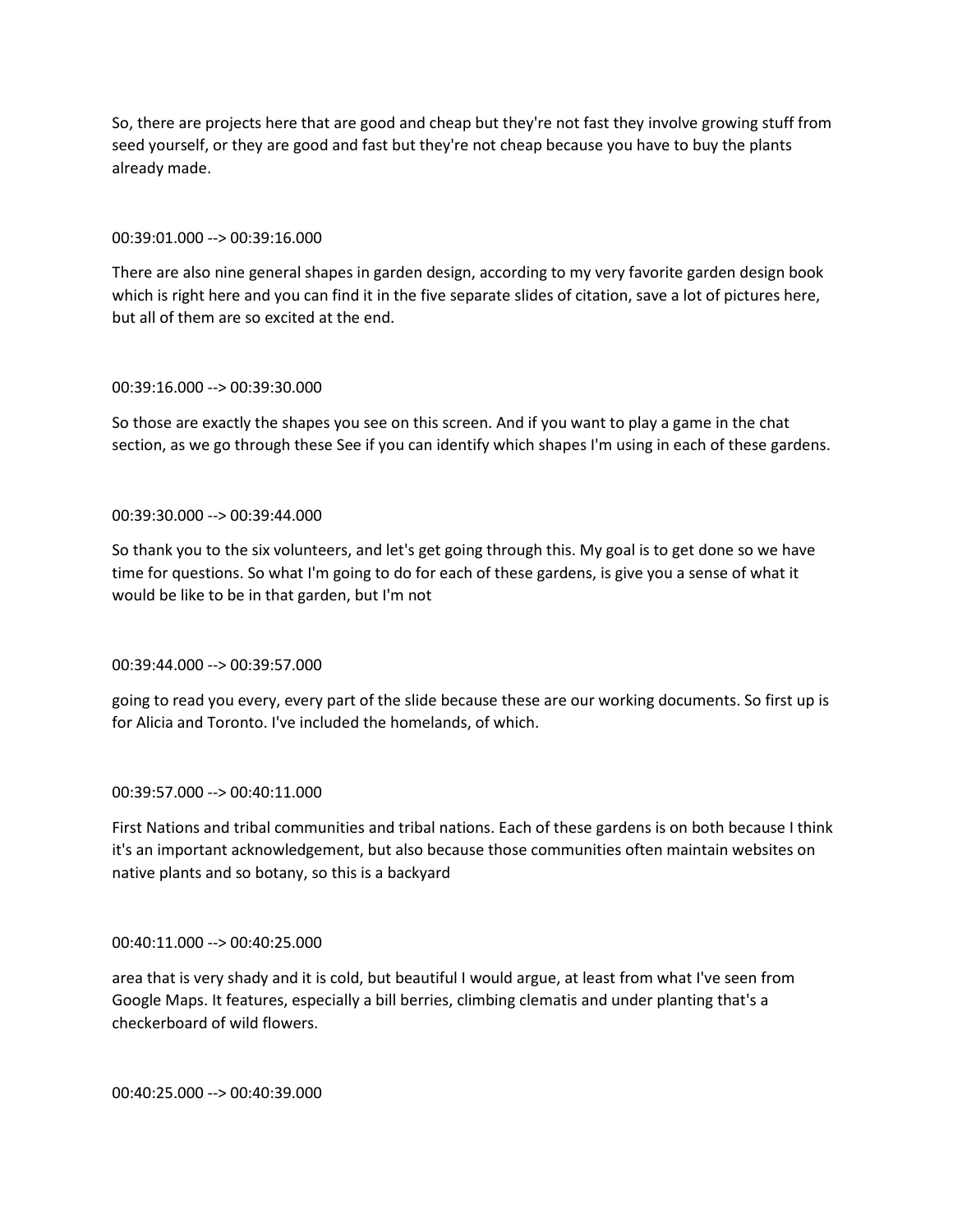So each of these sections, divided by a gray line that's a walking path is a different native flower. And then there are the raised beds in the back for potatoes, and other necessities of life.

## 00:40:39.000 --> 00:40:51.000

And as talking talked about in his story and as we touched on each of those stories about other people who are inspired by environmental devastation to try and heal it.

## 00:40:51.000 --> 00:41:04.000

A lot of these stories include the three elements necessary for a wildlife garden which is food, water and shelter. So almost all these gardens include some of those elements because they're designed to be wildlife gardens.

## 00:41:04.000 --> 00:41:21.000

So here are what those plants look like there's different varietals that you'll notice that I'm using for the most part, native plants for the location of the garden, not necessarily what Tolkien was used to seeing in his world when he had these plants,

00:41:21.000 --> 00:41:25.000

and you'll see that throughout the presentation.

### 00:41:25.000 --> 00:41:40.000

So here's the specific plan and budget. This whole plan comes to about \$349 and 38 cents. Next up is for Megan, and Albuquerque I think folks on discord have seen Megan's delightful bunny name Stockholm.

### 00:41:40.000 --> 00:41:46.000

So this is a bunny safe backyard garden in Albuquerque.

### 00:41:46.000 --> 00:42:01.000

And it includes dog woods, which are some of these are very different looking dog was the Melinda Tolkien would have seen, but they are absolutely stunning and actually really commonly used in British formal gardening currently, but they are native to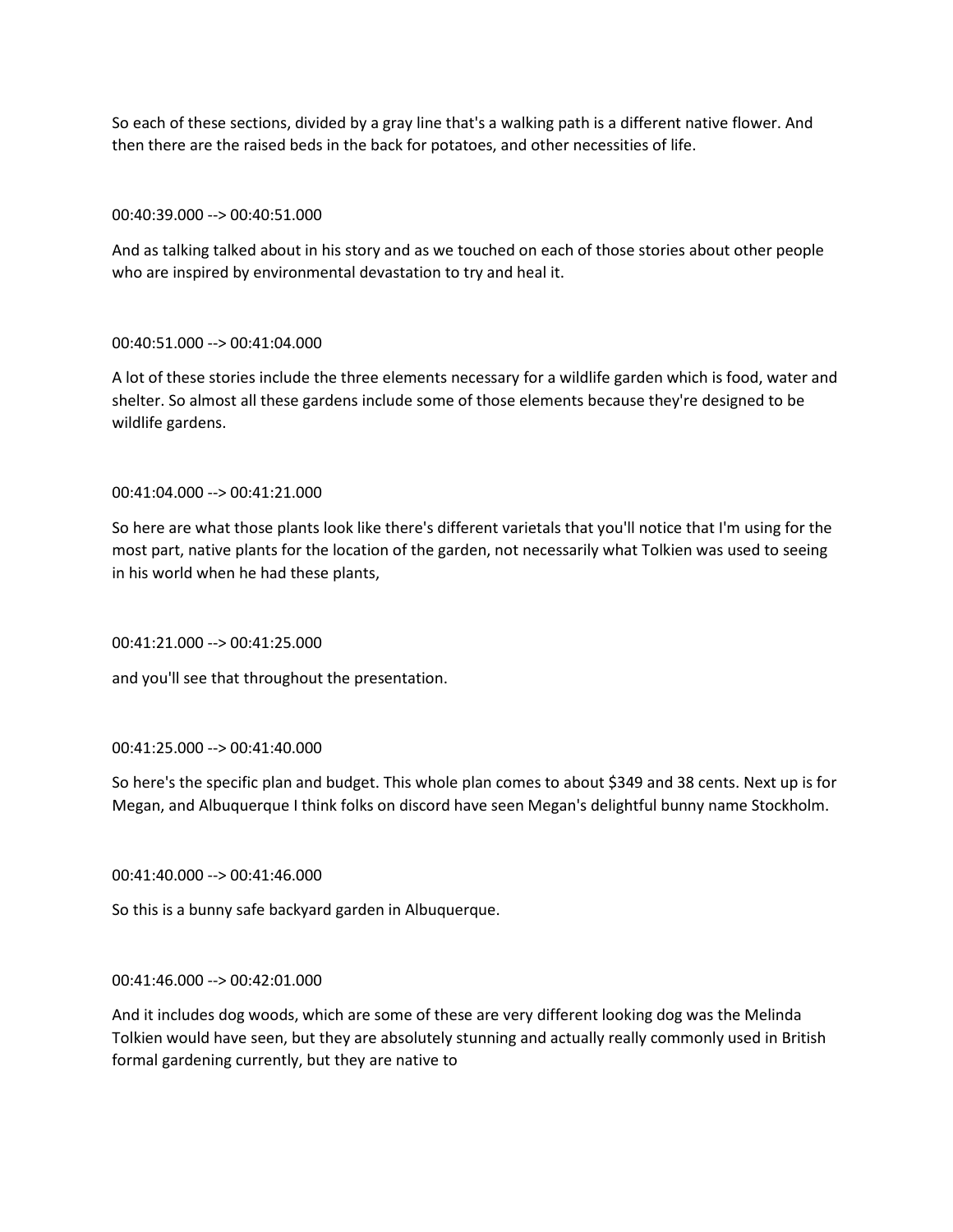00:42:01.000 --> 00:42:04.000

the Colorado area as well as northern New Mexico.

00:42:04.000 --> 00:42:16.000

Also miracles daisies nasturtiums ending Cyprus and desert Willow now standing Cyprus is not the Cyprus that Tolkien was thinking about, but it is an important part of this, I will note.

## 00:42:16.000 --> 00:42:34.000

He did not only include native plants he included plants in his works that felt familiar because the purpose of a lot of, including plants from his own community and his own experiences was to create that sense of sub creation.

## 00:42:34.000 --> 00:42:45.000

So nasturtiums are actually from South America but they've been in England for hundreds of years. There's a diagram of how to make a gravity fed. Well, our gravity fed water fountain.

# 00:42:45.000 --> 00:43:01.000

Using a large beer cooler, and you can put your feet in the nice cold water at the bottom of it and it waters, all of the most water intensive plants that are in the middle, and then kind of spreads out, so you've got that dog would if you look at that

### 00:43:01.000 --> 00:43:14.000

incredible red, and then the nasturtiums which can make it lovely ground cover and shade great for rabbit runs, and then it doesn't really providing a shade at the end and then this very non Cyprus looking Cyprus but add the word Cyprus in the name so

### 00:43:14.000 --> 00:43:22.000

I thought I would cheat a little bit, and then a local stage. There are stages for every almost every ecology so I picked that one.

# 00:43:22.000 --> 00:43:29.000

And there's a specific plan and budget you can do the whole thing for about 440 \$459 and 40 cents.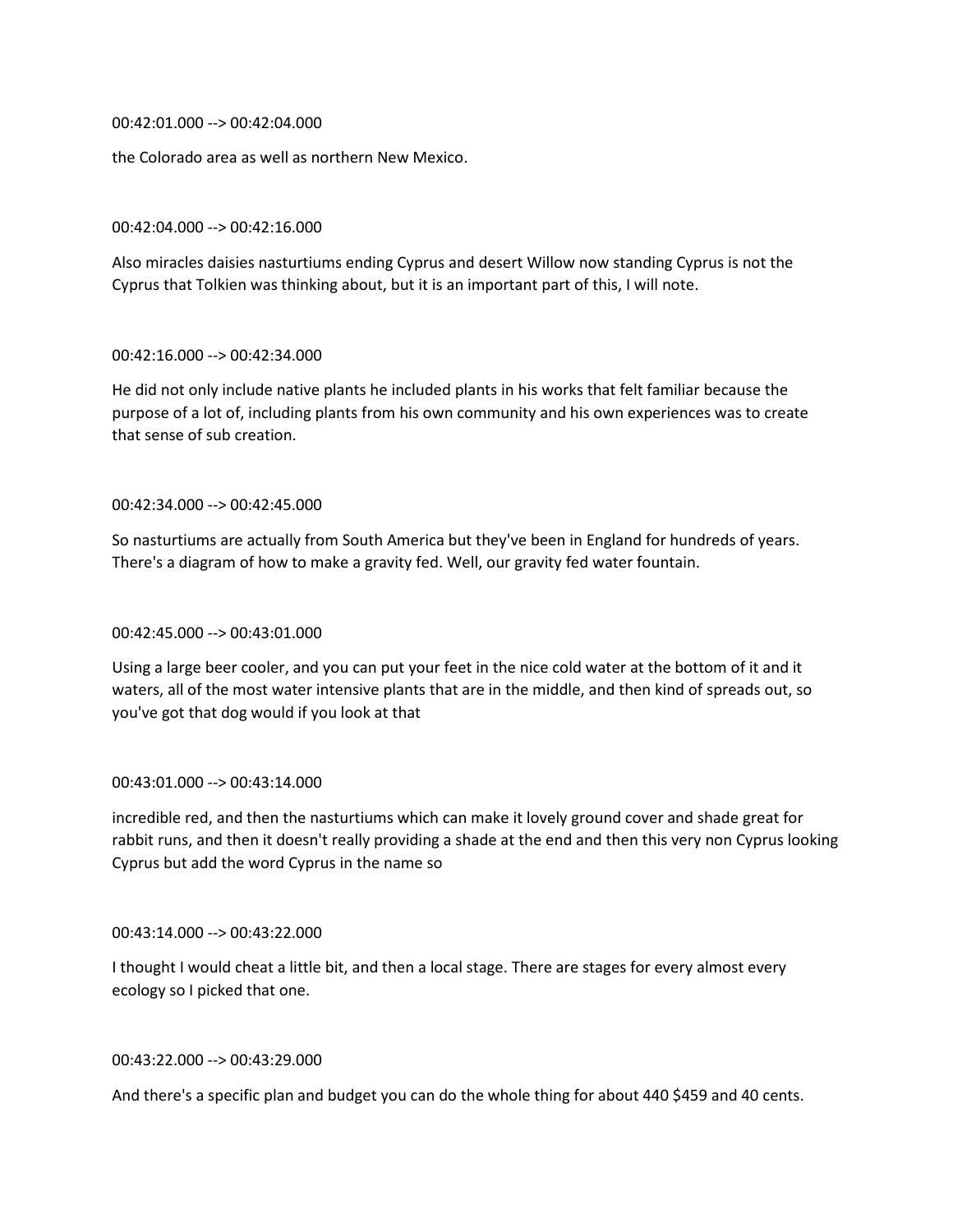### 00:43:29.000 --> 00:43:45.000

Of course you can always spend more, but it's nice to get a sense of what is possible here. So this one is a mix of A and B for talking gardens it's both plants that are mentioned in Wilkins books, as well as a recreation of a specific moment.

# 00:43:45.000 --> 00:44:03.000

So, in fellowship, there's a moment where they enter into the hall l ron paul of fire may say, and they went across a wide passage and through other doors and came into a further Hall in it, were no tables, but a bright fire was burning and a great hearth

# 00:44:03.000 --> 00:44:19.000

between the carbon pillars on either side of the hall Gandalf says there's always a fire here all the year round but there is little other light. So, these are posts in the corners, covered with shade cloth that prevents about 85 to 95% of UV rays from

# 00:44:19.000 --> 00:44:28.000

coming through. So it's a shady desert backyard and the sense of fire is created by sunflowers mountain daisies.

# 00:44:28.000 --> 00:44:42.000

And stumps that provide some structure and some additional seating and some nutrients in the soil there. Then, Here are some pictures of some of the absolutely beautiful there's a ground cover sage.

# 00:44:42.000 --> 00:44:56.000

I in rereading fellowship I kept having positive feelings towards Lilia Sackville Baggins because I'd spent so much time designing around plants that share her name, which I'm sure was not the intention, but they are really beautiful plants, and then

### 00:44:56.000 --> 00:45:03.000

that climbing clematis, and there's the whole budgets about \$588 and 75 cents.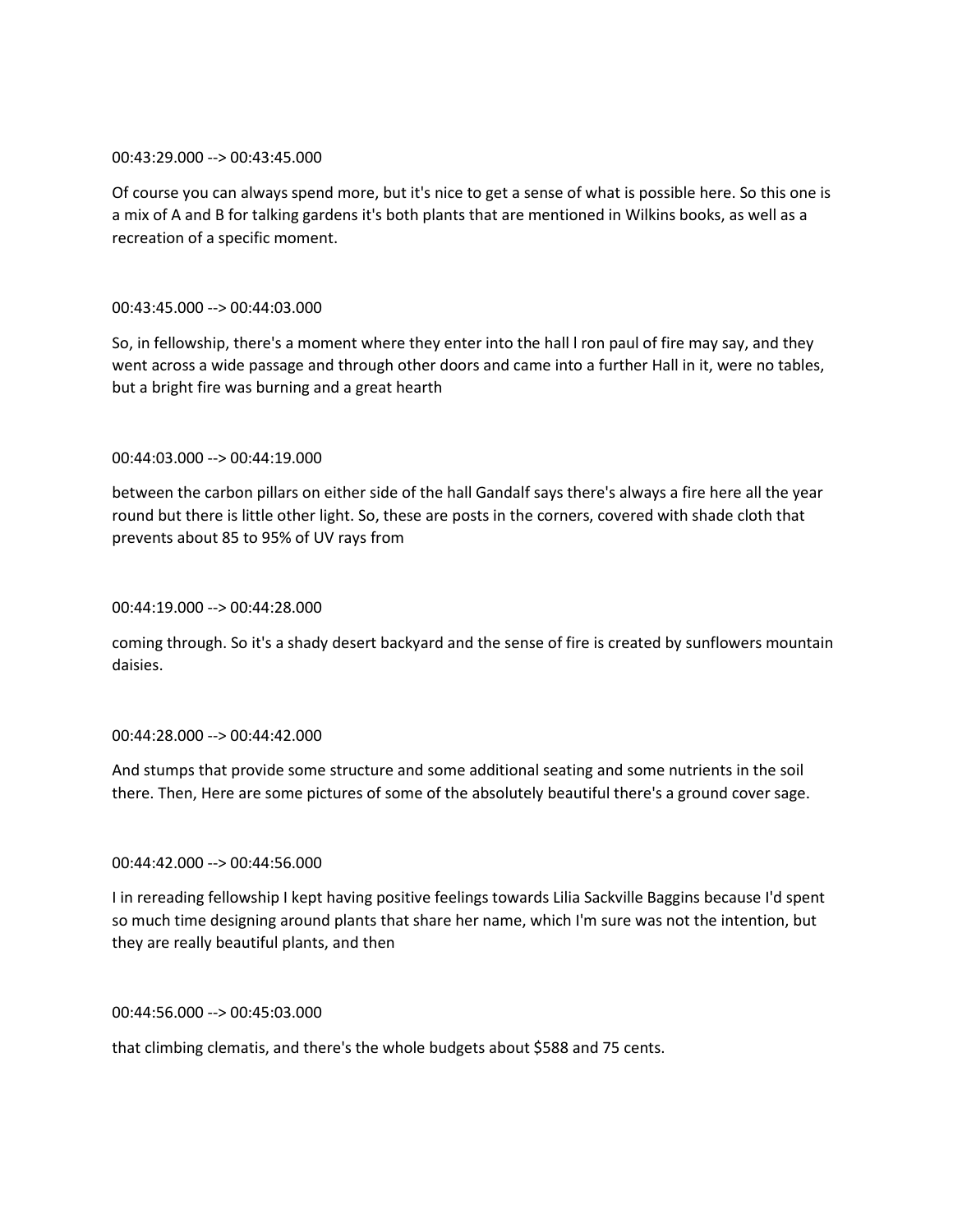### 00:45:03.000 --> 00:45:19.000

Next up is one of our two balcony gardens. This one's from Leah in Seattle. I know it looks like I have imprisoned a small cohort of gnomes, but that is because we as apartment building has orange railings and I wanted to make sure that the colors, a

## 00:45:19.000 --> 00:45:35.000

match. Now, as you can see there are lots of links here and that's why I've dropped the PowerPoint presentation to the chat, because you can look through each of these and see where to buy each of them, and which specific ones I'm talking about.

## 00:45:35.000 --> 00:45:46.000

Normally I don't include lights in garden designs because they're bad for bats and they're bad for bugs, they get really confused because they're, you know, not so bright being bats and bugs.

## 00:45:46.000 --> 00:45:55.000

But in this particular case about the in Seattle. There's nothing Leah can do to distress the bugs more than a concrete building already has so might as well have some pretty lights.

### 00:45:55.000 --> 00:46:05.000

These are pictures of the plants here. Now when you're designing for a balcony it's really important to include small and lightweight plants so you know you don't the balcony doesn't fall off the building.

### 00:46:05.000 --> 00:46:20.000

So all of the ones that I've selected our from a nursery that specifically grows, small versions of plants, these are actually some of the most beautiful plants in this entire presentation so if you only click through a couple of links try clicking through

### 00:46:20.000 --> 00:46:23.000

the miniature conifers and maples here.

# 00:46:23.000 --> 00:46:33.000

And it ends up this one is not cheap so it is fast and good and it ends up at 1039 and 63 cents.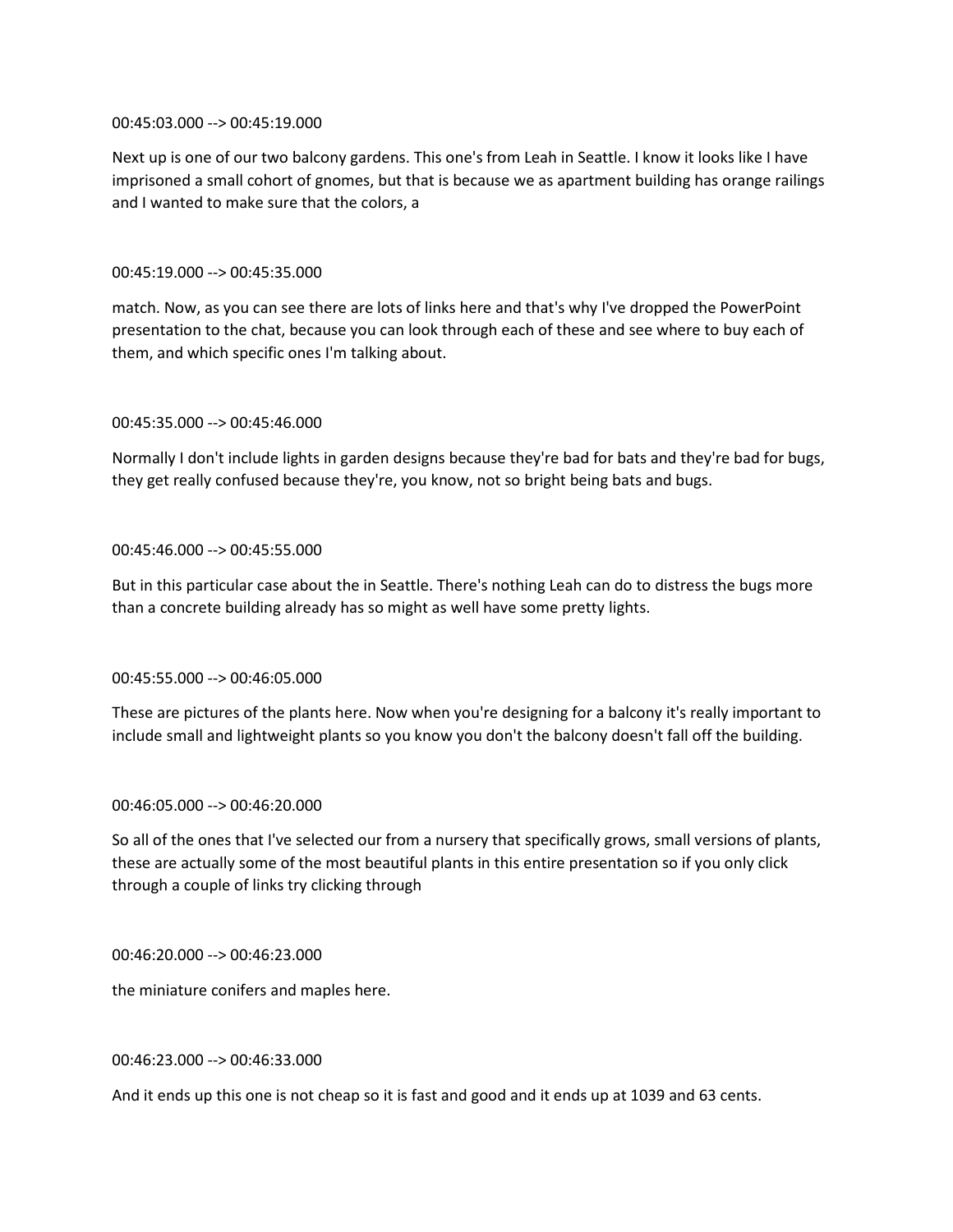### 00:46:33.000 --> 00:46:48.000

Though of course you could easily spend \$5,000 and buy more mature trees. Next up is our second to last one which is a balcony retreat for Maddie in Arlington I wanted to make a little bit of a hobbit Grove like the experience of being hanging out in

# 00:46:48.000 --> 00:47:00.000

the backwoods and the brandy buck area. So it has ferns a couple of flowers, a small herb Murray for use in the apartment kitchen. And it's a very dark.

# 00:47:00.000 --> 00:47:06.000

There's not a lot of light and it's a pretty cold area in Arlington.

## 00:47:06.000 --> 00:47:19.000

And so, I tried to added mirrors to reflect some of that light into that area and get the plants a little bit more, their beautiful native ferns in Virginia, including ones like this with these red stems.

## 00:47:19.000 --> 00:47:33.000

There's the regular plants that all of us probably have in our kitchen in a dried form that you can grow at least during the warm months, and then there's the specific plan and budget this one ended up at about 514, because it's hard to grow a lot of

### 00:47:33.000 --> 00:47:42.000

stuff from seed there. And then the last one is grasslands have Gander garden for Kate and Oklahoma. This is about a 10 by 30 space.

### 00:47:42.000 --> 00:47:59.000

And it uses Big Blue stem grasses, little blue stems and broad fruit bird read one of the difficulties with planning a grass garden, using only plants mentioned in Tolkien is Tolkien only names, a couple of grasses he right names reads and brooms, and

00:47:59.000 --> 00:48:15.000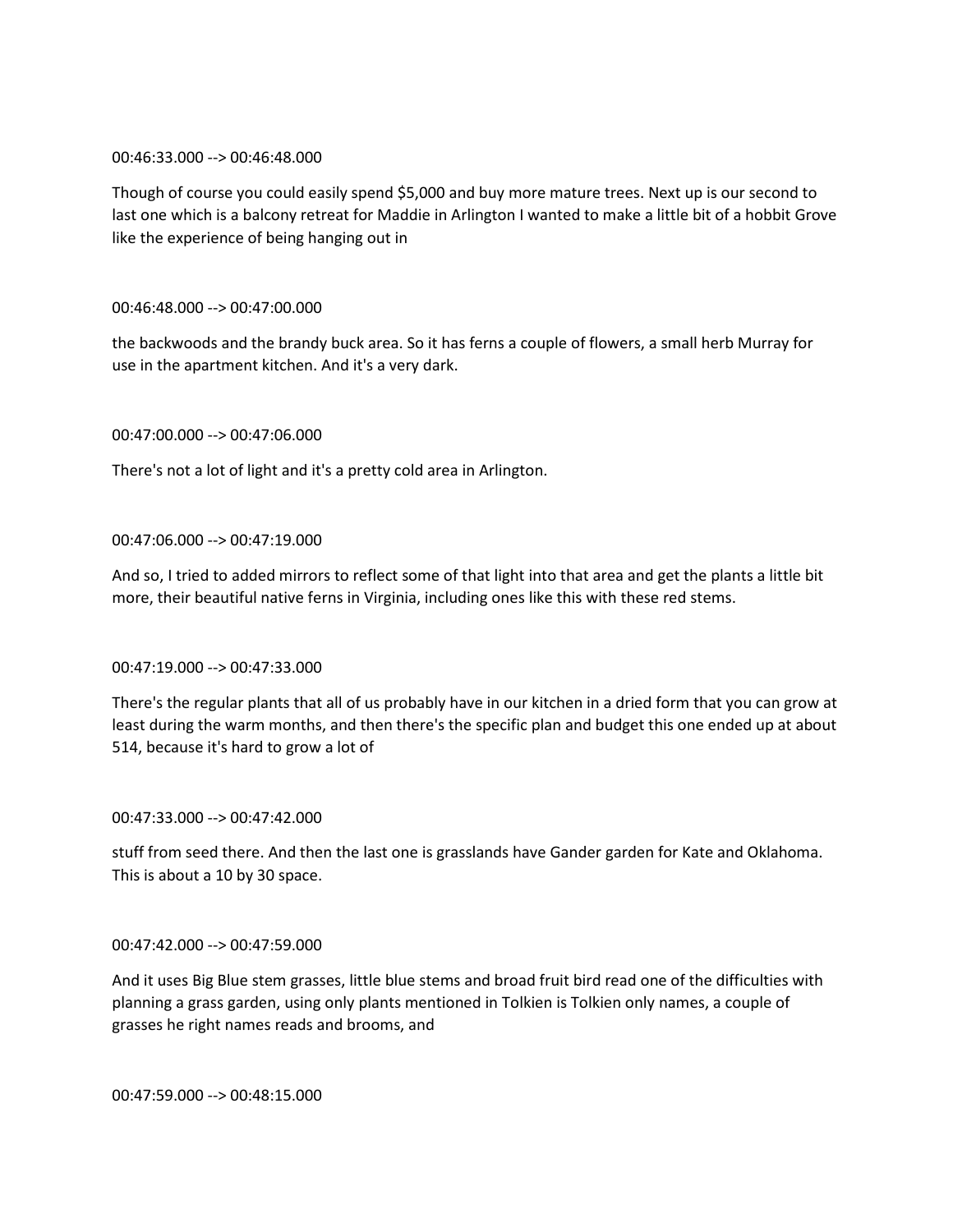that's about it so I decided when he said the word grass, he could have meant Big Blue stem but I'm stretching it pretty hard here. I was attempting to build a backyard garden which Ben can speak more to that provided a space for mushrooms cultivating

00:48:15.000 --> 00:48:24.000

mushrooms is really tough and really interesting but with kids awesome background I thought it might be a challenge you would enjoy.

### 00:48:24.000 --> 00:48:38.000

So these are pictures of some of those mushrooms there are 10 native edible mushrooms, just in Oklahoma, and they are peculiar and delightful as a gentle reminder for folks mushrooms are is different from plants as they are from animals.

## 00:48:38.000 --> 00:48:47.000

So they have an entirely different way of growing them up, but I happen to really like the bread fruit burger read I think it looks so alien and delightful.

00:48:47.000 --> 00:48:49.000

And there's the last budget.

# 00:48:49.000 --> 00:49:04.000

I didn't end up, including the amount but I think I kept it under 100 bucks for the whole thing. And then this is a bunch of free logs that provides habitat and a brush pile for birds and it adds nutrients to the soil as the logs decompose.

# 00:49:04.000 --> 00:49:21.000

So summing up the presentation. Talking expressed her at the unnecessary falling of trees from his 20s to a 70s, it comes up in his poetry is fiction private and public correspondence to many other authors leaders and activists have been have had similar

00:49:21.000 --> 00:49:36.000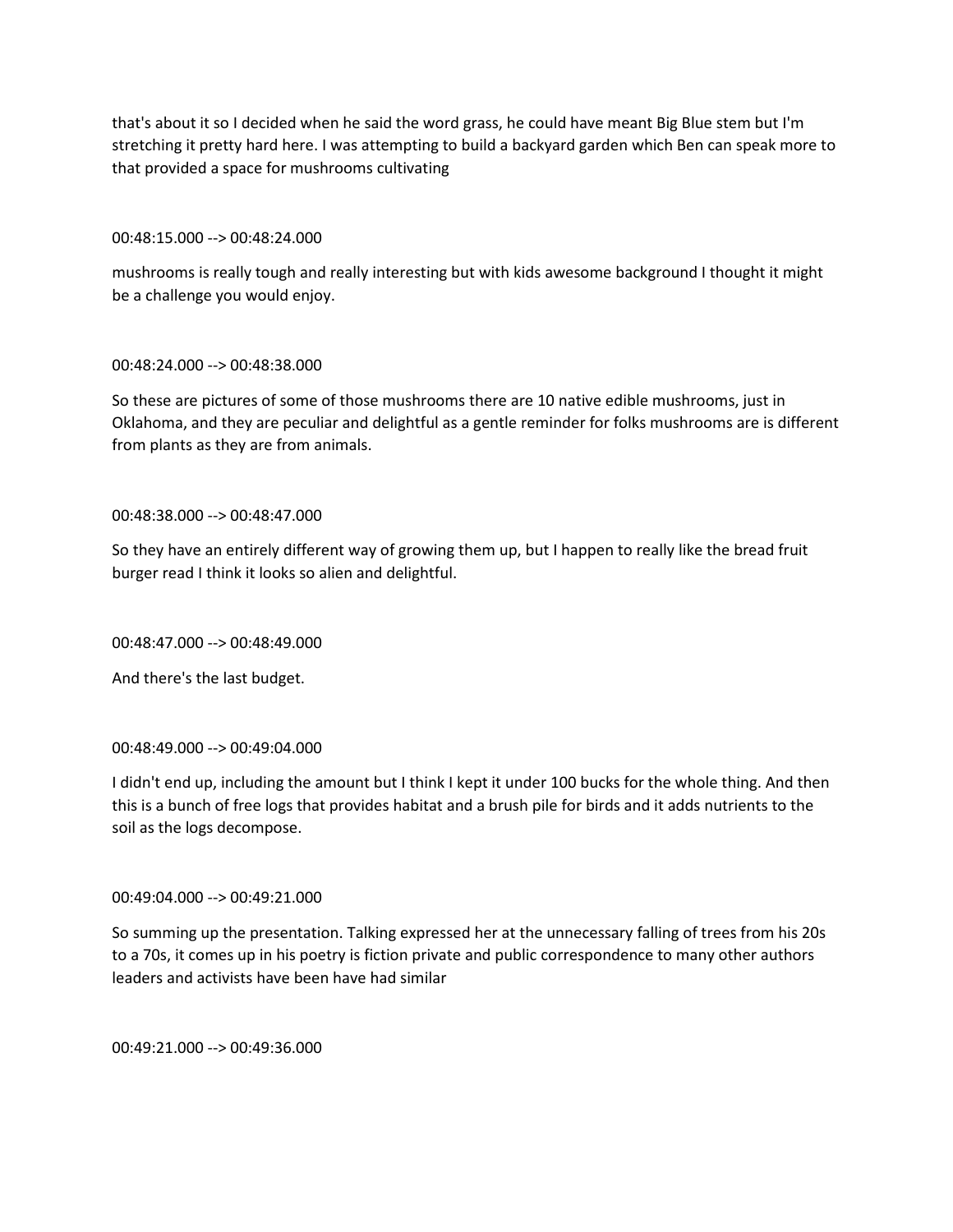experiences with environmental horror and works towards restoration because of it. Three Tolkien broke narratives where the restoration of nature through planting gardening conservation and engagement with wild places is a core part of healing from her.

00:49:36.000 --> 00:49:49.000

And for we can each engage in the restoration of nature, whether it's through a balcony affiliate or a token s rabbit run using local varieties of plants mentioned and tokens work token gardens can provide connection habitat for living things including

00:49:49.000 --> 00:49:53.000

us, and an inspiration in our own backyards.

00:49:53.000 --> 00:50:04.000

We only have two minutes for me to hand this over so we're going to move most of the discussion on to discord, but I can take one question, if somebody has one at the top of their, their list.

00:50:04.000 --> 00:50:09.000

Eric I see your hand.

00:50:09.000 --> 00:50:12.000

It's not a question it's just a comment.

00:50:12.000 --> 00:50:23.000

I think it was after a similar paper such as this Berlin Pfleger made a great point. She said, What about when the hobbits chop down all those trees and burn them.

00:50:23.000 --> 00:50:37.000

Right, I thought that was a very interesting point tonight So, to me, the moment where Sam sounds the most like a gardener and the fellowship is when he threatens to chew down old man Willow if he doesn't start to behave.

00:50:37.000 --> 00:50:54.000